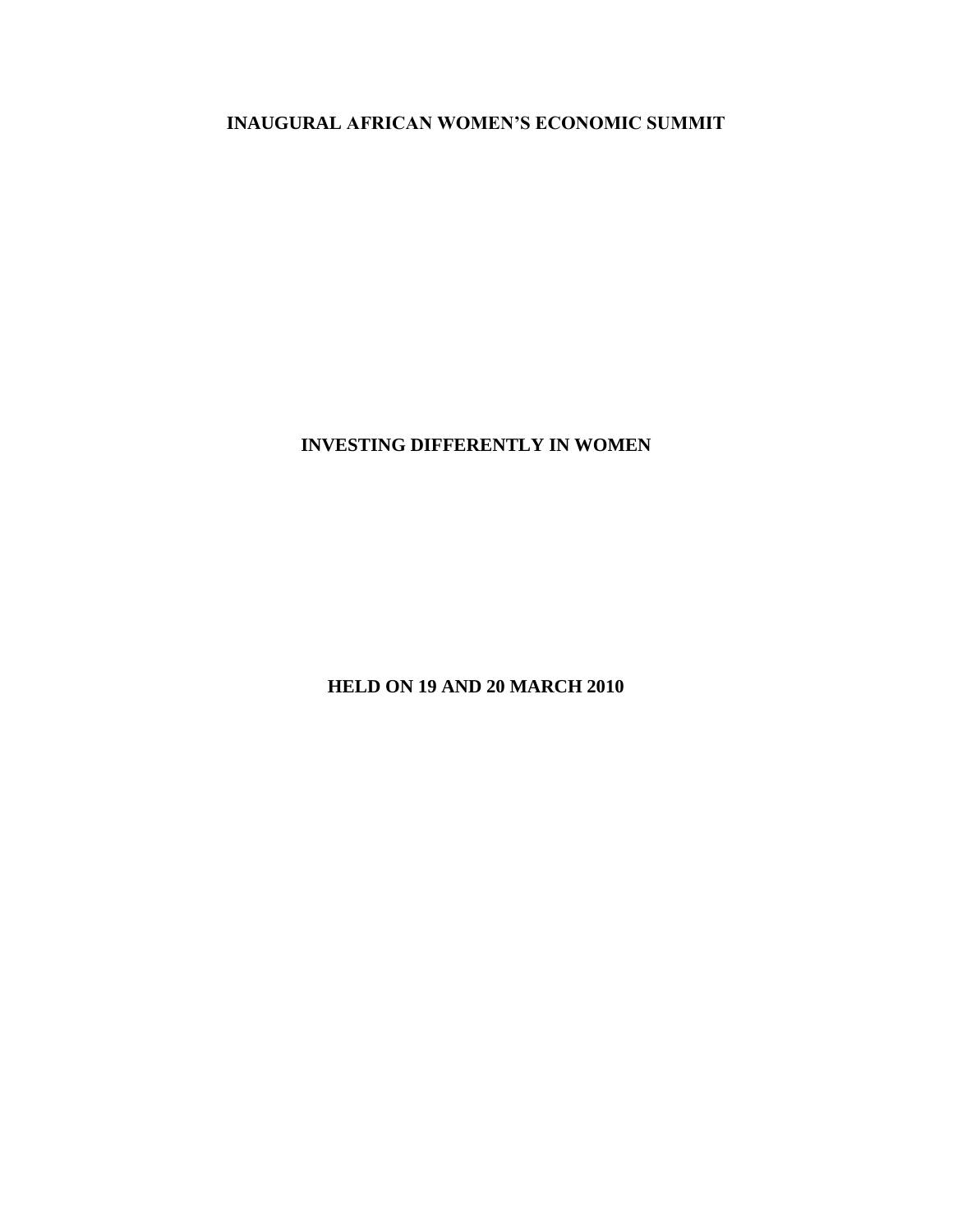## **INTRODUCTION**

The African Women's Economic Summit was held on 19 and 20 March 2010 at Windsor Golf Hotel and Country Club, Nairobi, Kenya. It was convened and co-hosted by Ms. Graça Machel, founder of the New Faces, New Voices (NFNV) initiative, and Dr. Donald Kaberuka, President, African Development Bank Group (AfDP).

The following were the objectives and outcomes of the summit:

- To identify the opportunities and challenges of expanding women's access to financial products and services and advancing women within the management and leadership structures of financial sector institutions;
- To expand innovations in order to massively expand the amount of finance and the scale of outreach of financial to women as retail consumers of finance and as owners of businesses;
- To identify measures that will ensure that women take their rightful place as decision makers within the governance and management structures of national, regional, continental and global financial institutions; and
- To collectively identify the leadership needed to introduce new ways of thinking and the action required to build an African Financial system more inclusive of women.

The following were the expected immediate outcomes of the summit:

- 1. To build consensus amongst all participants;
- 2. To set goals for change;
- 3. To make concrete pledges; and
- 4. To strengthen the voice of African women in shaping African and global financial systems.

## I. **Opening of the summit**

In his opening remarks, Mr. Odinga expressed gratitude to Ms. Machel and Mr. Kaberuka for having jointly organized the summit in Nairobi in collaboration with the Central Bank of Kenya, which demonstrated the commitment of all concerned to promoting the soci0-economic empowerment of women in Africa. He noted that the Government of Kenya recognized the important role that the New Faces, New Voices Network and AfDB had played in launching the summit in order to give a face and a voice to women in Africa, pointing out he in particular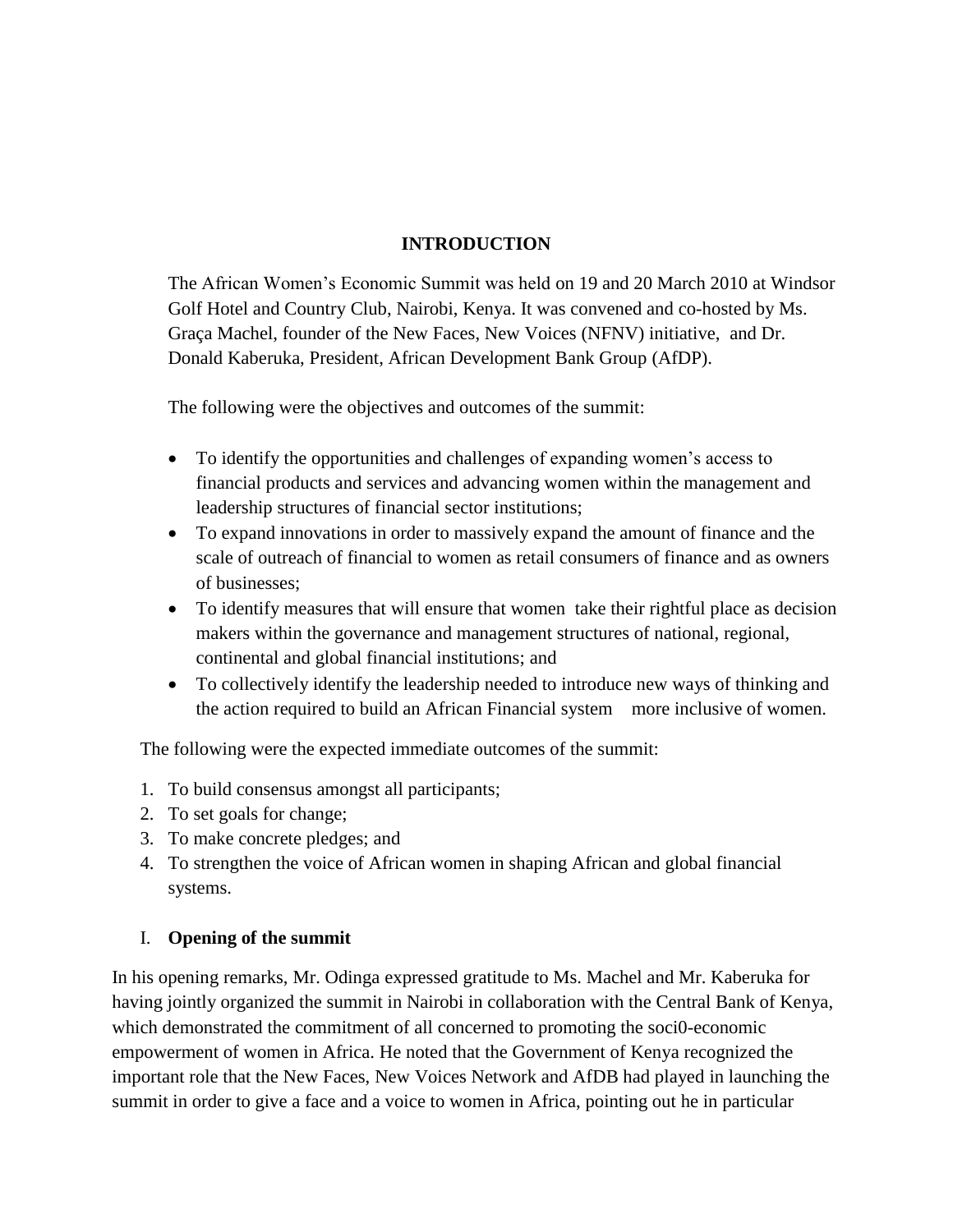appreciated the network's mission "to enhance Africa's economic competitiveness by ensuring that women have access to financial services and occupy key leadership positions in the financial sector. He observed that the summit was taking time at a time when many African countries were recovering from, and evaluating, the after-effects of the global financial crisis.

Mr. Raila said that women comprised 50 percent of Africa's population and provided the bulk of the labour force in the agricultural sector, the backbone of Africa's economies. A large number of women also ran small businesses that constituted a significant share of economic activities in African economies. There was, therefore, no doubt that women played a critical role in economic development in Africa. In spite of all this, the majority of African women had no access to formal financial services and 33 percent of them were completely excluded from accessing any financial services.

At the opening session, remarks were also made by Mrs. Machel, Dr. Kaberuka and Prof. Njuguna, Governor, Central Bank of Kenya.

Mrs. Machel expressed the hope that during the two days of the summit the participants would work together to find new and more innovative ways of investing differently in women and empowering them to take centre stage in dealing with the economic and financial issues that impacted their lives. She pointed out that while the global financial crisis presented a big challenge, it also presented a unique opportunity. She said that in the process of reshaping and reforming financial systems, it was imperative to be more inclusive of women. She noted that African economies constituted the next emerging market and that, therefore, the empowerment of women was not only a development issue but also an economic issue. She stressed that it was only with the full participation of women in economic activities that Africa could find truly sustainable solutions to its development challenges.

She pointed out that it was now an accepted fact that there was a strong correlation between the extent to which women were empowered - integrated into the mainstream economy and a country's economic competitiveness and added that expanding women's participation in the financial sector was not just a matter of demonstrating a commitment to diversity; it had powerful, positive and measurable results. Given that women represented half the population of the world, to prevent them from reaching their full potential would constitute economic suicide. She said that investing differently in women was the smart thing to do. Providing women with access to finance, designing financial products that responded to the needs of the poor and creating the policy environment in which financial institutions could flourish constituted the core development challenges that must be overcome.

Dr. Kaberuka began his remarks by expressing gratitude to the government o Kenya for hosting the summit. He recalled that in 1985 Kenya had hosted the International Women's Congress that had brought a great deal of enthusiasm and had since been followed by many other women's congresses. He also expressed gratitude to Prime Minister Odinga for having agreed to open the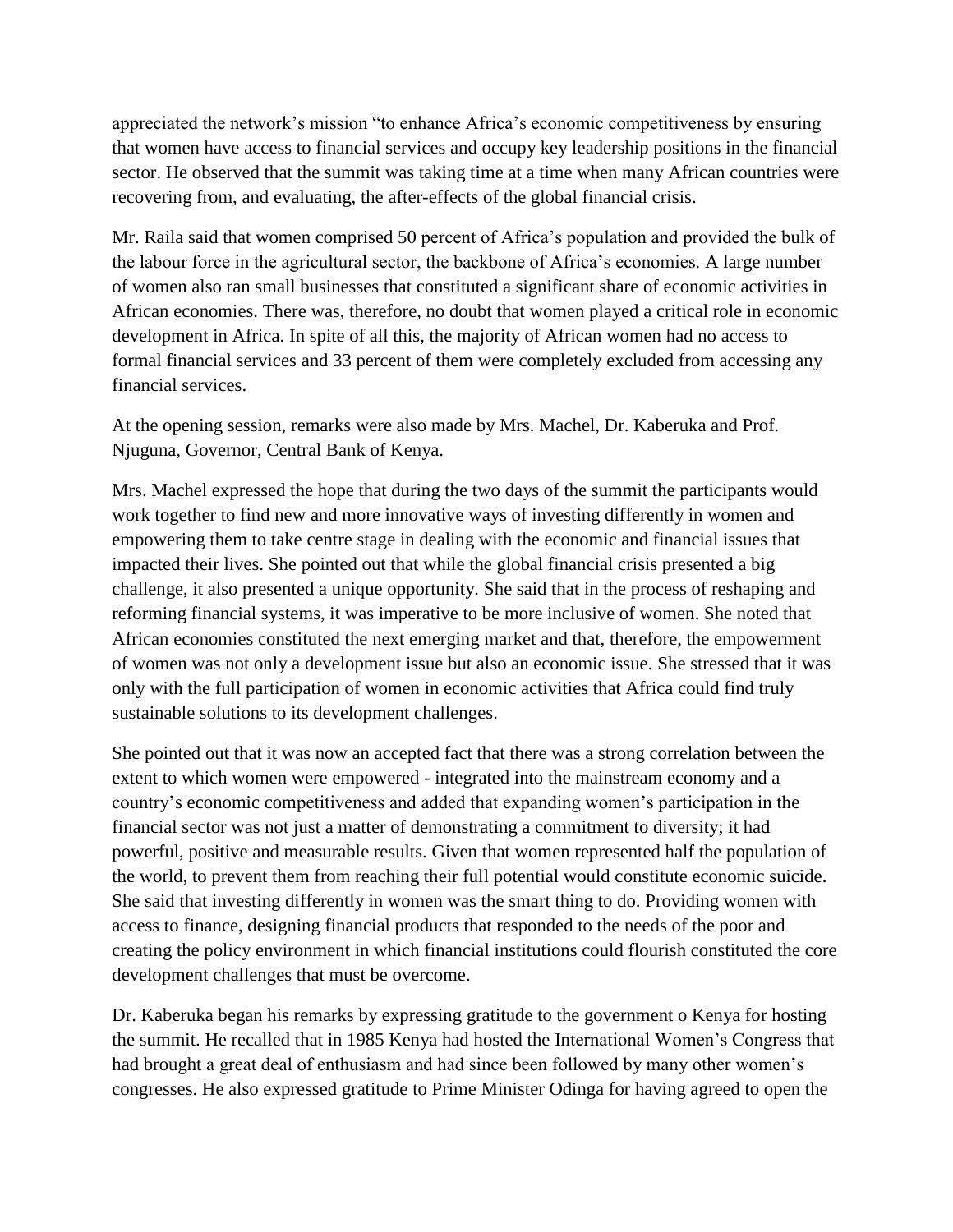summit. Recognising the presence of Professor Ndung'u, he pointed out that Nairobi was an a very appropriate city to host the summit since Kenya had the most impressive innovations in the financial sector in which women leaders played a key role with the support of the Central Bank. He also commended Mrs. Machel for her outstanding leadership in various areas, particularly the issue of women's rights, noting that the summit was a result of her efforts, pushing all stakeholders in the financial sector to be the drivers of change.

He observed that the summit touched an issue of critical importance to African countries, an issue where progress was possible but painfully slow. He said that it must be acknowledged that women's access to financial services was very critical to economic growth. He noted that the summit offered an opportunity to reflect on how financial service delivery could better respond to the needs of women entrepreneurs. There was overwhelming evidence that women who had access to opportunities constituted a positive force and inn cases where women had been able to access financial markets, it had been proven that they were creditworthy and that they repaid their loan regularly. However, there was a need to deepen and to expend to the even larger, yet under-represented segment of women entrepreneurs who still did not have access to finance, especially the rural womenfolk and those who struggled under very difficult conditions in the informal sector. Dr. Kaberuka noted that when people talked about the economic empowerment of women, they instinctively thought about small and medium enterprises (SMEs) and microfinance. However, it was necessary to go further to determine how, through collective effort, the world of finance could best serve women, how more women could climb up the corporate ladder, which was the objective of the African Women Business Initiative launched by the AfDB.

Taking the floor, Prof. Ndung'u expressed gratitude to Mr. Odinga for having found time to grace the summit, noting that his presence demonstrated the seriousness with which the Government of Kenya embraced the role of women in the development process and, more importantly, their role in the financial sector. He also expressed gratitude to the New Faces, New Voices Network, its founder, Mrs. Mache and the AfDB for having chosen to host the summit in Nairobi and welcomed international delegates, including fellow central bankers from the region. He sad that the Central Bank of Kenya was delighted to partner with the New Faces, New Voices Initiative and the AfDB at a time when the Central Bank and the Government of Kenya were in the process of promoting more inclusive financial policies. He pointed out that in the recent past the government had introduced new institutions to support, shape and deepen the financial sector and that examples included the following: licensing and supervising of deposit taking microfinance institutions; savings and credit cooperatives (SACCOs) and the SACCOs Regulatory Authority; licensing of credit reference bureaux to facilitate credit information sharing' and agent banking for cost-effective finance outreach.

#### **II. Attendance**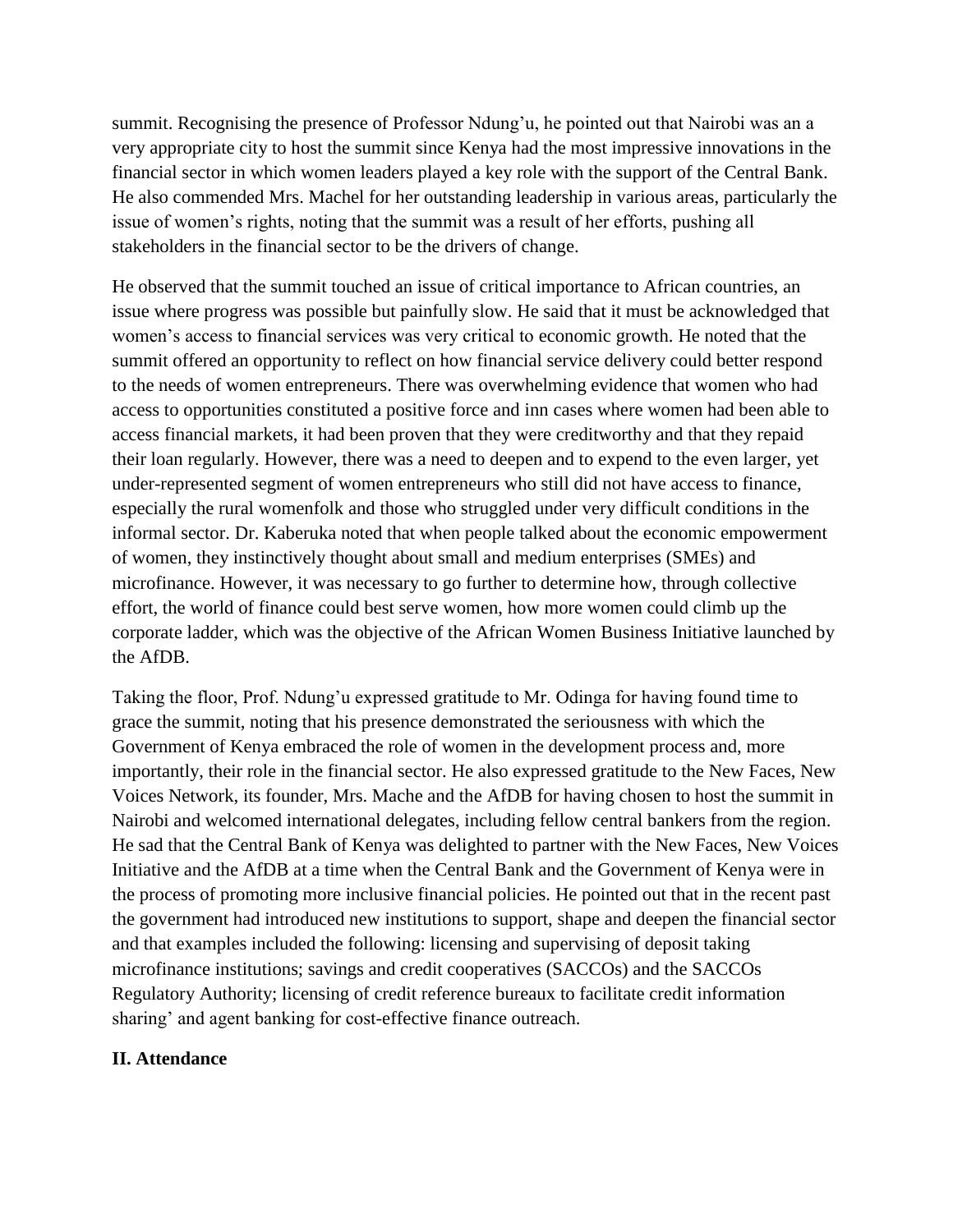The summit was attended by xxx participants who included African and global leaders who could influence change in their respective jurisdictions from the following categories of stakeholders: financial service providers; regulatory bodies; development institutions; think tanks and advisory groups; government; and prominent men and women in business and professional organizations. The complete list of participants is annexed to the present report as annex 4.

# **III. The proceedings**

# **Session 1: Reshaping Africa's financial sector: the business case for investing differently in women**

*Mrs. Graça Machel, Founder, Foundation for Community Development and New Faces New Voices, Mozambique* delivered a keynote address at the beginning of the sessions to emphasize the expectations of this first and milestone economic summit for women.

She declared that the  $20<sup>th</sup>$  century saw the increase of the rights of women especially in the last three decades. The policy makers focus more on women education, their economic role, and it is a commendable effort. But this century must gear on the implementation of all the commitments made at policy level to foster the prosperity of mankind.

That is the reason for the establishment of New Faces New Voices (NFNV) Network whose objectives are:

- To acknowledge all initiatives already in place for the promotion of women
- To use NFNV to take those initiatives to a higher level so as to give visibility to the numerous women who are doing something positive but lack the necessary visibility that would help them to do better.
- To help women not to waste the current economic crisis which should be seen as opportunity for women to show their brain power, knowledge, skills.
- The fact is that companies where women are incorporated in the top management are doing better and the time is now to build the evidence and present it to political leaders to see.

She stressed that the discussions will be business like and different stakeholders will make pledge for what they can do in the next two years so as to report their progress at the next summit. In view of that there is need to focus on measurable targets and keep mobilizing the decision makers. As put by some rural women "nothing about us without us" is the name of the game. If the women are managing well small enterprises they can also manage medium and big enterprises. They must be given chance to prove their leadership abilities. Africa has the potential to come out of its situation and women want to be part of the solution. Women in leadership are better for the family, the nation and for themselves.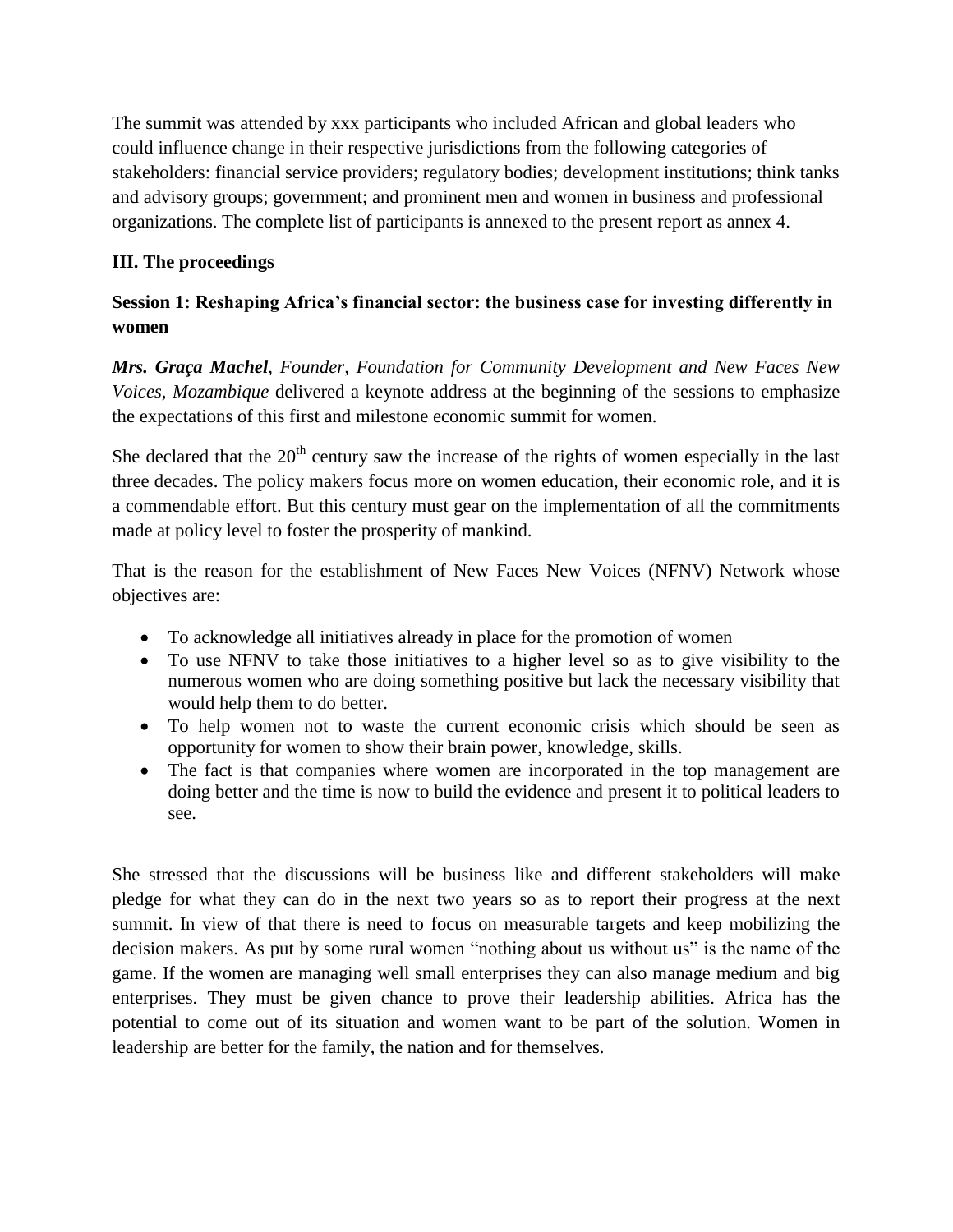**Ms. Maggie Kigozi,** Head of Ugandan Investment Authority moderated the first session and the panelists are: Ms. Maya Makanjee, CEO, FinMark Trust, South Africa; Ms. Marya Buvinic Director, Gender and Development, Poverty Reduction and Economic Management, World Bank; Ms. Mamphela Ramphele, Executive Chairperson of Letsema Circle, South Africa; Ms. Reki Moussa, CEO ASUSU Ciigaba, Niger; Ms. Ntombi Msimang, Chair, National Agricultural Marketing Council, South Africa; Ms. Gisele Yitamben, Director, Association for the Support of Women Entrepreneurs, Cameroon.

She stressed that Africa is full of opportunities and challenges and one of these is the challenge of the access to financial services by women. The statistics show that only 30% of women have access to finances. So the members of her panel have the task of giving data on the situation and showcase for their success stories.

**Ms. Maya Makanjee** addressed herself to Women' access to finance in Africa: results of the FinScope surveys. She presented some data from a survey carried out on women's accessibility to finance services in different countries of Africa. The study covered the formal sector of financial services (banks, insurances companies, financial institutions), the informal sector (informal savings schemes) and the financial excluded (people who has no access at all).

In the SADCC region the study showed a certain level of exclusion for both gender. In Mozambique for example 80% of the population are excluded. In South Africa women are more financially included but in the informal sector where the rate of vulnerability is high. In the rest of the continent women inclusion is more in the informal sector and men are predominantly in the formal sector (50% of men)

The needs are also different per country. For example in Rwanda women don't necessarily turn to the informal sector although 66% of them have no access at all. Men turn also to the informal sector. Men save for emergency and medical needs while women save more for the education of their children. That shows that women make decision for long term compared to men who target more the short term needs.

**Ms. Marya Buvinic** addressing herself to the theme about gender equality as smart economics showed that gender equality is good for economic development. She said that economic empowerment of women is important because crisis always have a lot of impact on them and the family. They must be income earners for when women are empowered they spend more and the economy grows. They want better health for their children so they impact future economic growth. According to Marya, the economic impact of the crisis is threefold: lost of jobs; reduction of microfinance, the sector who usually gives loan to women; creativity for coping strategy. She concluded by telling the participants what the World Bank is doing to help women in gender equality. For example in Ethiopia, Vietnam and Laos, the World Bank invested in a Land Utility Programme by which women know that they are joint land owners with their husbands. The land certificate carries the photos of the spouses. Women can use such title deeds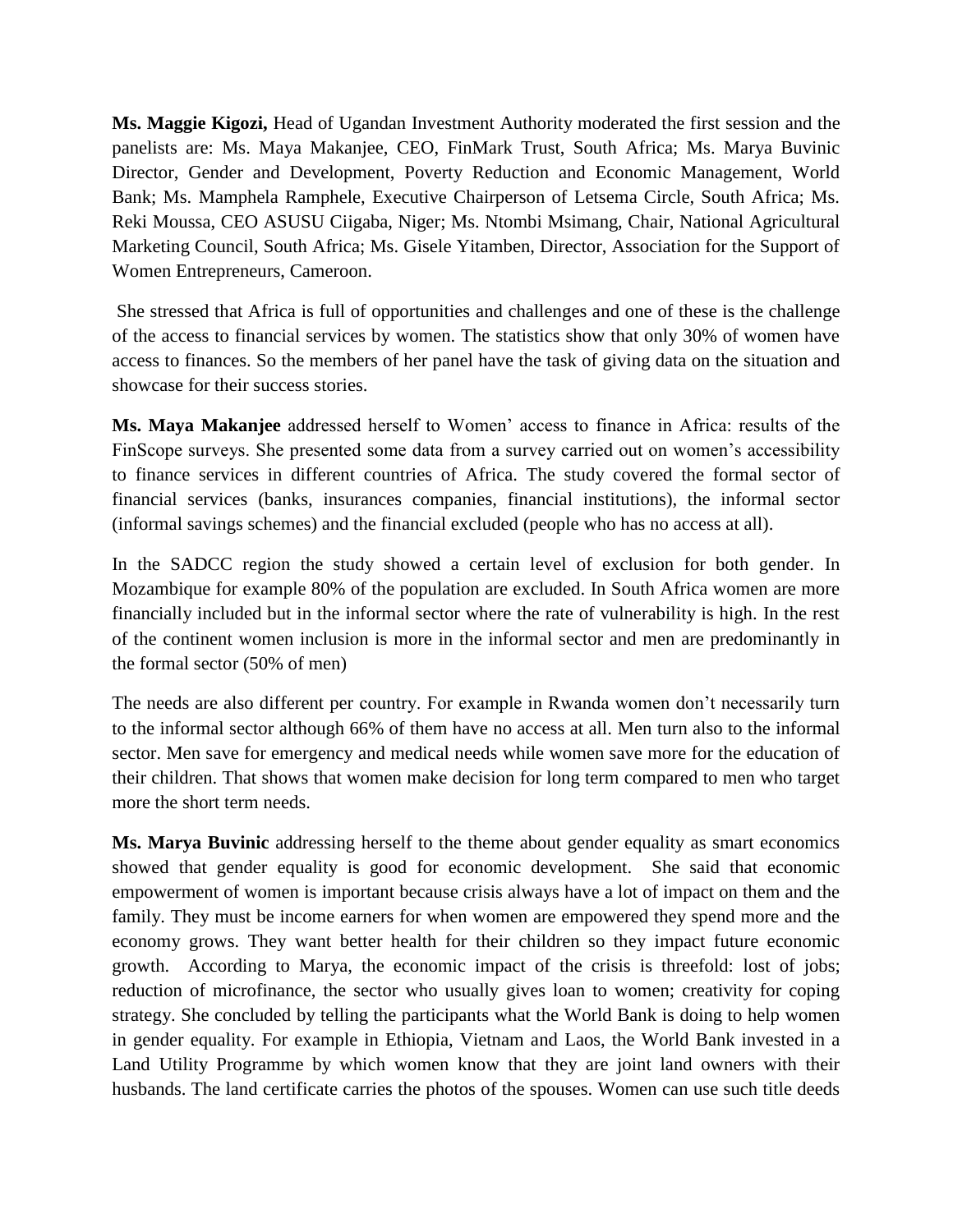as collateral. In Mexico, incentive is given to private firms to help them hire women. Nowadays in Liberia, girls are attaining the same education level as boys but they can't find job. The World Bank initiated a Programme where training companies train them for sectors where they can get job and the training fees are paid only when they get employment.

**Ms. Mamphela Ramphele** tackled the evidence regarding the impact of women leadership in business and finance. She said that there is a strong evidence for women leadership but mentality has not changed. She examined the topic following three axes:

- The post crisis period is an opportunity for a new beginning for women to hold men accountable for causing the current crisis. Today women are suffering because of the decision made by those men. The fact that women are better steward of common goods didn't bring a change of mentality, so it is important for women to become co-leaders, co-deciders.
- Women carry human seed because of their trustworthiness so they must take ownership at global level, they must force men to include them.
- African women must partner with other women of other continent. They must take advantage of Donald Kaberuka and Graça Machel leadership. AFDB must play the role of leading bank in the fight for the development of the continent. For effectiveness sake women must be included at infrastructure level, foreign development investment level. It is important to note that power is the ability to act in common for common goals.

After facts giving by the three panelists the floor was given to the women in the field to prove what empowered women are capable of doing.

**Ms. Reki Moussa** explained that Niger is one of the poorest countries of the world with 51% women. The space given to women is helping to change that image. She is running a microfinance company that provides credit to women. The company was financed by AfDB and had from inception a clear vision to help poor women to come out of their situation. So deliberately Reki put women at all levels. They were service providers and users. The women employees were crisscrossing the villages with their motorbikes to deliver and train women in entrepreneurial skills. Today with a capital of 5million CFAF the company is a leading microfinance service provider with 50% of market share and has been able to fast-forward development by 10 years. She needs a bigger capital to help more women.

**Ms. Ntombi Msimang** is leading her company IWIN to commercialize agricultural products and provide finances to women. That venture was born out of her concerns for the black women in agriculture who are not succeeding. She started asking herself why African women are not able to have access to finances, why the black people are not able to export their produces. That inquisitive mind led her to start farming grape, look for information and at the end to be able to export her production to Europe. She noticed that the African woman does not see agriculture as a business venture so they are not able to access finance. She was able to lend 7million Rand to women without collateral and the repayment rate was 98%. She encouraged women to become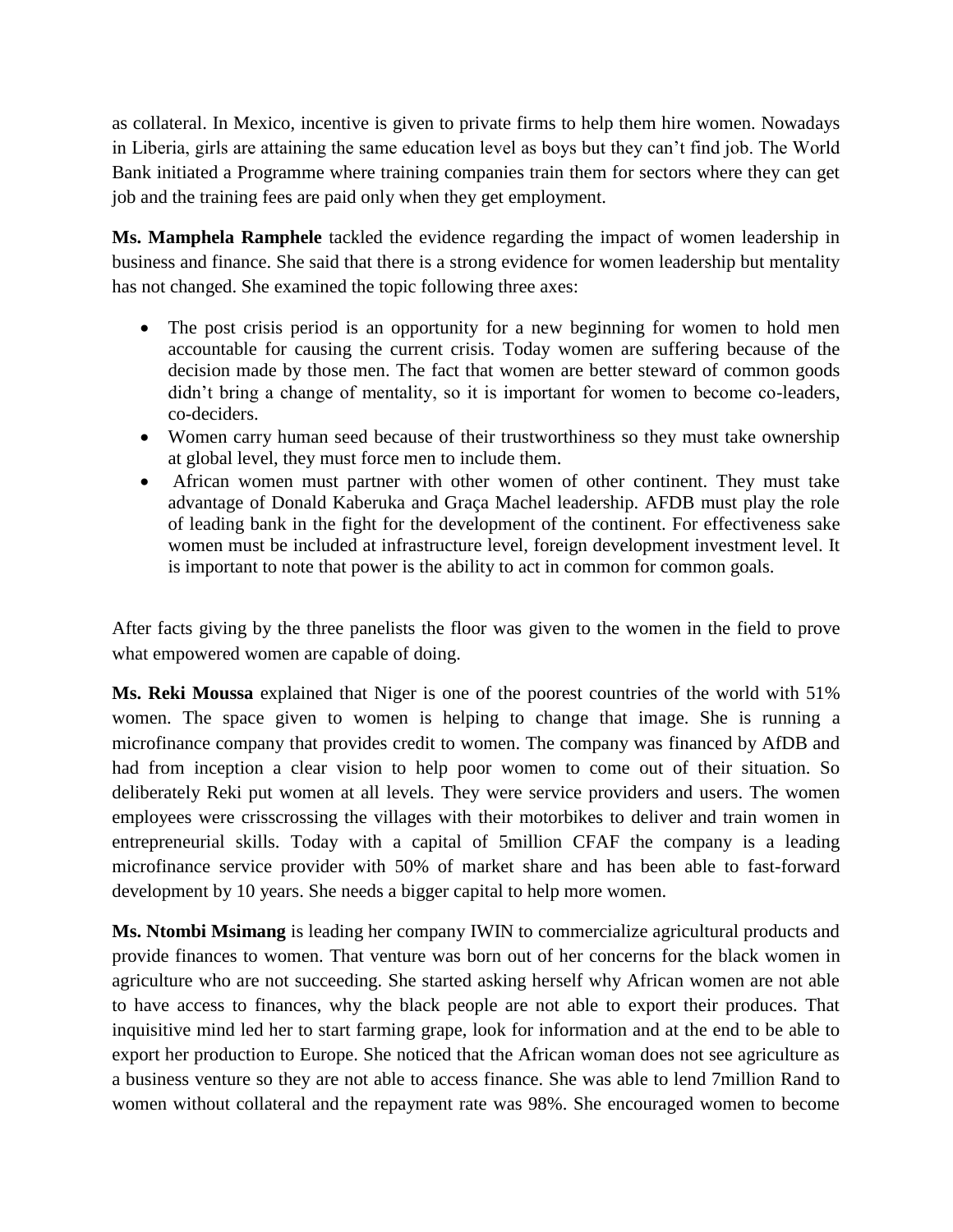more active. She urged the financial institutions to stop looking at the risk profile of women but instead look at their business plans and lend to them accordingly.

**Ms. Gisele Yitamben** started development work with IPD (Pan African Institute for Development). After resigning from the Institute in 1993 she started mentoring women beneficiaries of micro finance in their small scale business. In 1999 she undertook an evaluation which revealed that women are coming out of their poverty circle but have not reached an SMI level because the loans given to them vary between 50\$ to 500\$. She saw also the importance of training young women in technology. Today in her school she is training women engineers who are able to design and install solar panels. She is involved in sports field and her team participated in high level games. She is urging women to network using the opportunity offered by internet and turn the crisis to their advantage

The moderator concluded that it is important for the leaders to internationalize the decisions that will come out the Summit, see how to solve the issue of collaterals. Leaders should contemplate how they can volunteer to help other women.

#### **The many contributions made and questions asked are in Annex 1***.*

#### **Session 2: Overcoming challenges to harnessing the economic power of women**

This session was moderated by **Dr. Speciosa Wandira Kazibwe**, Fouder, S'HE Foundation, Uganda. It was conducted in panel format. The following were the panellists: Ms. Charmaine Groves, Chief Executive Officer, Masisizane Fund, South Africa; Charles Abugre, Deputy Director, UN Millennium Campaign, Kenya; Amany Asfour, President of the Federation of Business Women Association of Comesa, Egypt; Victoria KI syombe, Chief Executive Officer and founder, Sero Lease and Finance Ltd, Uganda; and James Mwangi, Group Chief Executive Officer and Managing Director, Equity Bank, Kenya.

Opening the session, **Dr. Kazibwe** pointed out that although women were present in the financial sector, they were vulnerable. She said that it was important to find out how to make women borrow more. She wondered what could be done to make men acknowledge the presence of women in the financial sector.

From the contributions of the panellists, it became clear that it was crucial for parents not discriminate girls and to socialise them such that they were aware that they were capable of doing what boys did. Girls should be allowed to learn how to make decisions.

With regard to women's success in business, it was pointed out that determination without a business plan was useless and that in setting up an enterprise it was crucial to act in a sequential manner. It was also essential to carry out a market survey to know the existing products and their producers and sellers. In addition, women entrepreneurs should display self-confidence and the power to convince. It was noted that African entrepreneurs did not add value to their products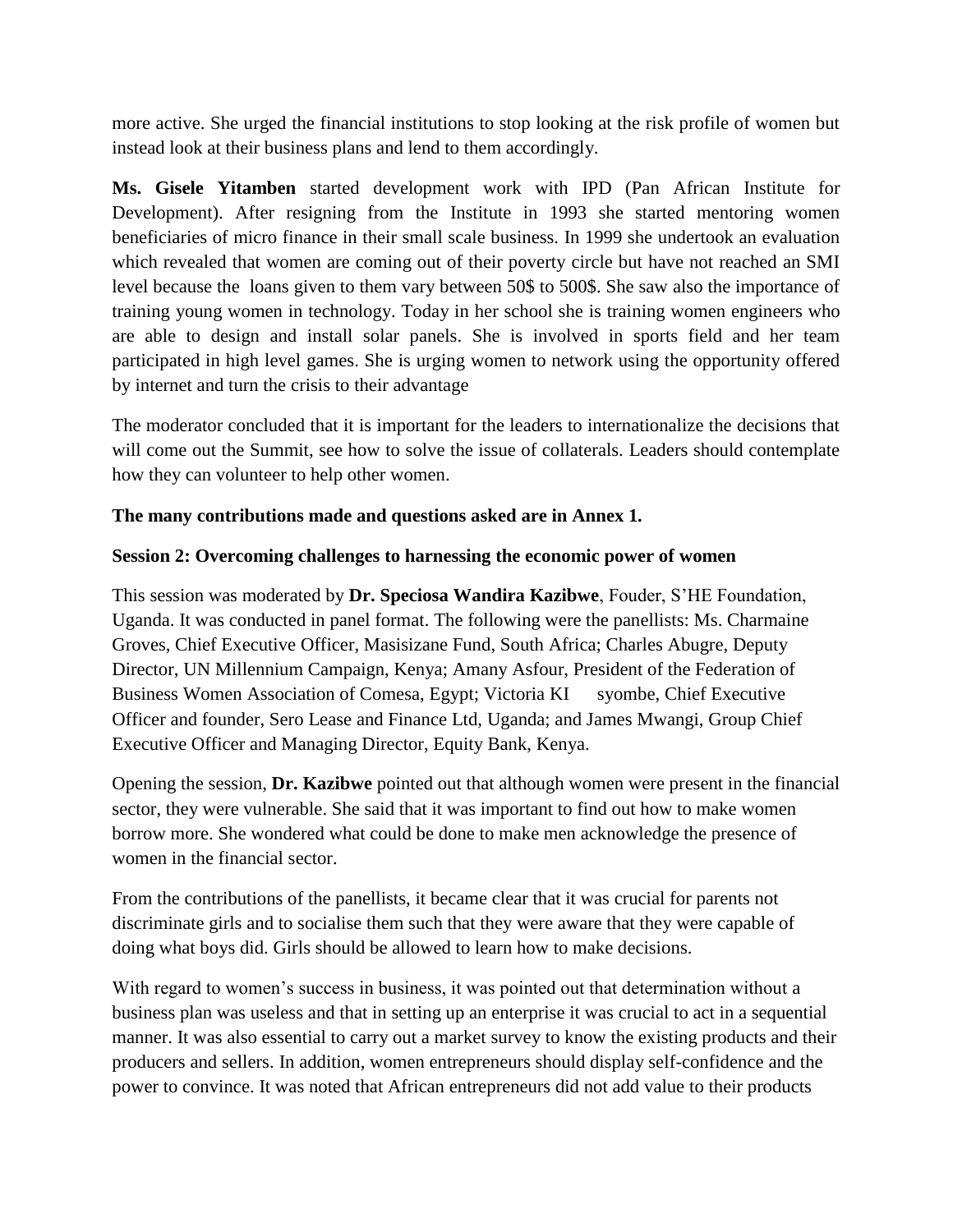and pointed out that products had to be high-quality and, therefore, competitive. It was also observed that gender equality was related to poverty.

It was noted that it was important to identify microfinance needs. With regard to the issue of land ownership, it was pointed out that traditionally, African women did not own land and that it was imperative for women to have authority from their husbands to own land. Sometimes, women had no idea what was happening in family enterprises. It was important to avail financial services to women and women needed more creative energy and financial institutions needed to know what exactly was needed so as to be able to structure their interventions.

It was agreed that women did not need to own land or practise agriculture in order to succeed. Since African agriculture was unproductive because it had no value added. There was a need to improve agriculture in order for it to have value added. If agriculture had value added, women could survive on it. It was felt that investing in women's education to ensure that women had the capacity to diversify production. It was also pointed out that it was crucial to have a sound health system to prevent women and children from dying and that good health was also essential for entrepreneurs.

One panellist said that he had employed three women directors because he had recognised that there were areas in which women performed better than men, for example, emotional intelligence. He noted that women who had not been discriminated in childhood had been able to surmount cultural barriers and that women who were better educated and not discriminated in their families performed as well as or better than men. Successful women also tended not to have been involved in activities that had no value-added such as agriculture. They had also defied outmoded cultural practices such as early marriage. He pointed out that women who came from modern family units were given equal opportunities to accumulate wealth. He said that instilling self-confidence and self-esteem was essential in brining up successful young women.

It was pointed out that the insistence on collateral by financial institutions constituted a barrier to borrowing by women and that women were marginalised in decision making. The removal of collateral could enable women to move from SMEs to bigger enterprises.

It was generally agreed that there was a need to do away with cultural practices that acted as barriers to women's economic development. One panellist pointed out that fortunately, attitudes were changing with regard to gender equality. There was greater dynamism and alternative paths could be followed to get out of the traditional system and there must be role models to break down the traditional system. He said that there were currently more complex ways of governance which would make it possible to engineer the economy. It was also pointed out that agreements such as the agreement establishing the Common Market for Eastern and Southern Africa should be explained at the grassroots.

In the question and answer session, entrepreneurial experience for motivating, for example, families was not documented as Africa countries were still very oral. It was noted that in many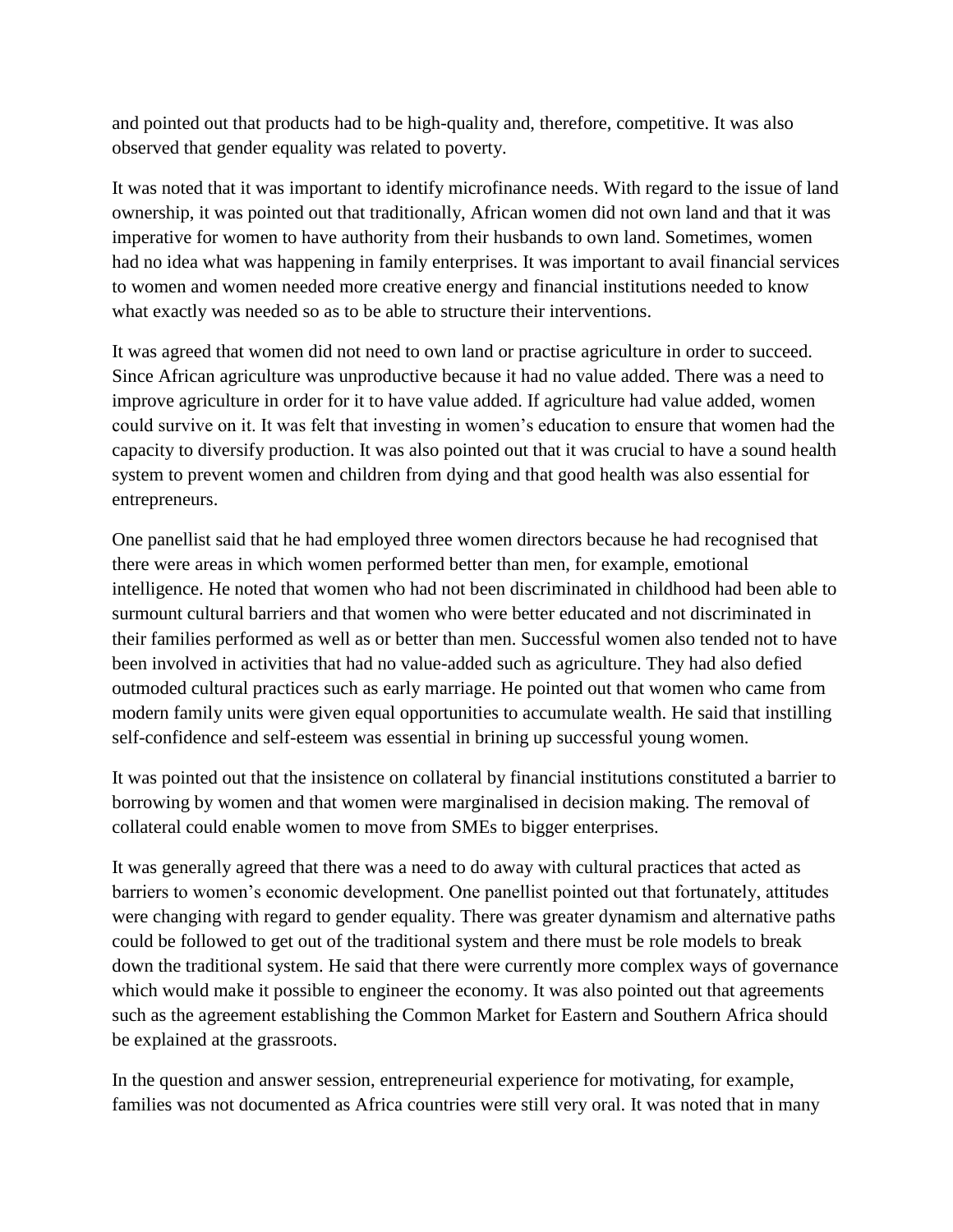countries, it was a vain battle to ask banks to abandon collateral and it was recommended that central banks review their regulations to ensure that women could access credit without collateral. In this connection, children needed to be made aware that that they did not need titles to get rich. It was pointed out that one of the challenges of guarantee funds was that women given loans tended to think that government things were free and refused to repay. It was therefore noted that it was crucial for women to repay their loans and that women leaders should take leadership and solutions to the grassroots.

It was also pointed out that studies had shown that investing in girls yielded more than investing in boys. With regard to insurance, it was important to look at how women responded to various types of situations.

## **Session 3: Africa's role in reshaping the global financial system**

**Ms. Futhi Mtoba,** Chairman of the Board, Delotte & Touche, South Africa moderated examined this session and the panelists were: Ms. Mmakgoshi, Pheta-Lekhethe Deputy Director General, International and Regional Economic Policy, National Treasury, South Africa; Ms. Linah Muhohlo, Governor of Botswana, Botswana; Ms. Luisa Diogo, Former Prime Minister, Mozambique; Dr. Donald Kaberuka, President, African Development Bank Group, Tunisia;

During this session the moderator asked questions to the panelists before allowing the floor to participate. In her introduction she remarked that the financial crisis that started in 2007 had a huge impact on the market, employment, trillions of market capitalization wiped off and the effects are not yet totally perceived.

## **It is normal for those affected by a failed regulation to have a large voice so who is representing Africa in the global debate and how is it done?**

**Ms. Mmakgoshi, Pheta-Lekhethe** responded that the recovery period is still facing some risk. Developing countries enjoyed a sound economic base and continued public support but they are faced with risk of inability to boost their economy so as to alleviate poverty. The impact of the global crisis on Africa is externally imposed because import cannot come in and that cause food crisis. The slow down growth from 5% to 2% has impacted the ability to meet MDGs. The previous soundness of policies mitigated the shock, multilateral institutions and AFDB are also providing resources. South Africa recovery is lower than the rest of the continent. The G20' priority is to improve the global and regional regulations so as to strengthen financial institutions. There is a move to normalize the accounting systems globally through regulating financial agencies and reviewing fiscal and monetary policies. The whole reform process could overwhelm the financial system and that is a concern for Africa. Excessive regulations may stifle the flow of credit. The big worry for Africa should be its participation in the reform agenda. South Africa is the only member of G20 and of the stability Board, ECA and AfDB being only observers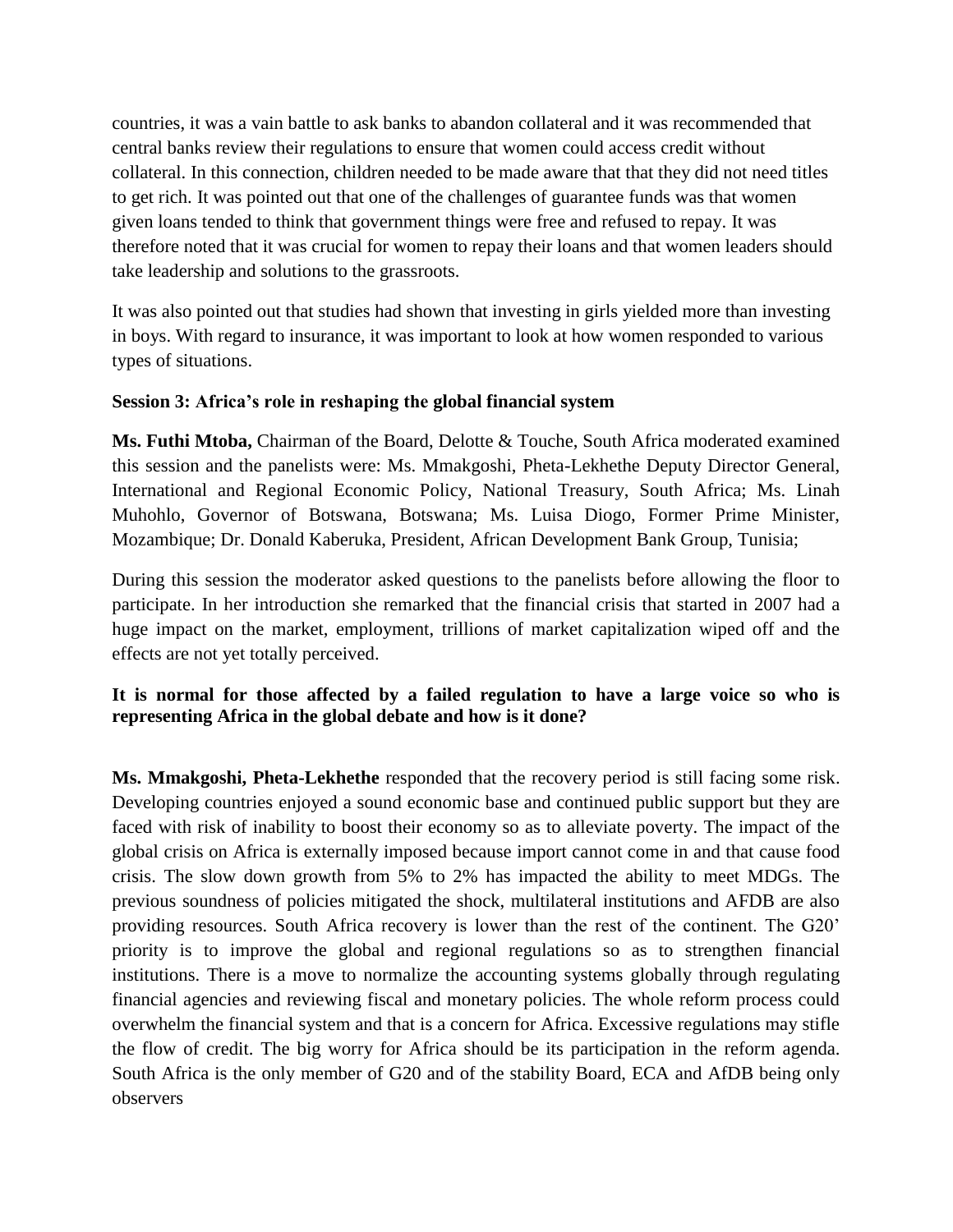#### **Ms Mohohlo was asked if there is room for other voices**

**Ms. Linah Mohohlo***,* said that the crisis which started in a localized way (Brazil for example) was long overdue. It is the responsibility of Africa to make sure to be heard in the reforms and there is still more room for developing countries in the reforms forums. She insisted that if the financial institutions were having more women at leadership level the crisis would not have reach this proportion if it is not totally avoided, so the marginalization of women is hurting the world. The solution is to have women at leadership level in IMF, World Bank (IMFC). They should be visible and be a role model. An initiative of the President of AfDB led to the establishment of the Committee of 10 (composed of 5 Finance Ministers and 5 Central Bank Governors) to come up with common views and solutions in the face of the world' strategies to solve the crisis, but it is important for Africa to have its own financial stability board to be able to contribute effectively at global level. Women must also be where the issue of representation is discussed and they should use the crisis as an opportunity to be where it matters.

#### **As former Prime Minister what do you see as the role of Central Banks and NFNV?**

**Dr. Luisa Diogo***,* said that her immediate reaction to the crisis was that for the first time the pandemic didn't come from Africa. The continent does business in real assets while developed countries use fictitious assets. Africa was the best performer for the first time using the parameters set by the developed world and yet has to pick the note with the instigators. The sectors were women operate in (i.e. agriculture and informal trade (60%) are facing crisis because of the reduction of Foreign Direct Investment. The solutions include:

- Africa can use the solid base of its system to build its economy.
- The world must listen to Africa which has something good to say
- All regulations must be followed by all and IMF & WB being the enforcing agencies should not make exception
- Africa must have a voice in the regulation of the financial system which has a link with the economy
- Reliable prudential indicators are needed and they must be gender sensitive
- Africa should not be afraid to make decisions that are not classical and traditional so as to bring on board the 53% women
- Central Bank Governors must define clear strategies for all, bearing in mind that women are not in the informal sector because they enjoy it but because it is the only place where they can work. That sector need then more attention through a domestic more gender sensitive system
- The IMF need a profound reform so this summit must make a declaration to AU and AFDB to that effect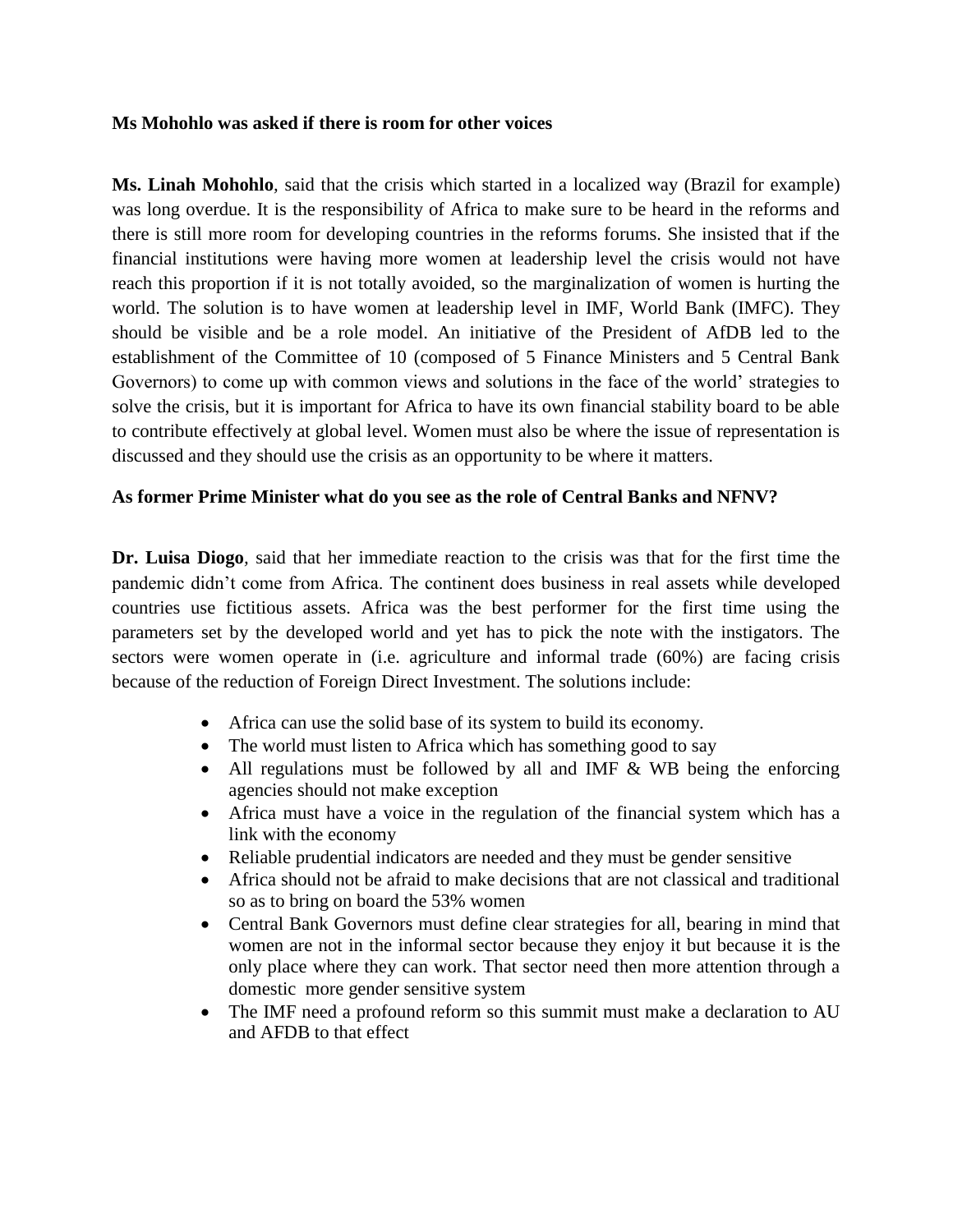#### **The President of AFDB was asked to state the futuristic ideas that he has for the expansion of the Committee of Ten (C10)**

**Dr. Donald Kaberuka**, focused on three issues: the relevance of AFDB for matters discussed; the role played by the Bank during the crisis; and the way forward.

- The relevance of AFDB for the matters in discussion: AFDB is the highest lender to African economy and is supposed to understand African challenges and propose solutions. For example, in IT Africa pays the highest cost, for travel, people has to go through Europe to reach the continent, the integration of African economy is very important to remove the physical and man made barriers.
- During the crisis the Bank saw a danger of a return to populist politics because the solutions are made elsewhere that is why the Committee of 10 has been set up. Africa really needs stability and good governance to be able to matter. To achieve economic integration many barriers must be deliberately removed. An African should not need a visa to go from one African country to another
- The way forward is integration. The example of India is a good inspiration. India used to be the less developed country but today things have change. India has a large population but one economy, as in South Africa. Africa must promote strong institution and stability. It is important to find a solution for the fragile states (Somalia, Sudan, Cote d'Ivoire etc.) Women have a big role to play because when there is crisis, they suffer but don't usually benefit from recovery.

## **The contributions made from the floor are in Annex 2.**

## **FISH BOWL 1: Innovations in scaling up**

This fish bowl was moderated by **Mr. Hugh Scott**, Director, Africa Enterprise Challenge Fund, Kenya. Its participants were: Leila Mokaddem, Division Manager, Private Sector and Microfinance Department, African Development Bank, Tunisia; Zouera Yousoufou, Head, Women in Business Program, International Finance Corporation, United States of America; Njuguna Ndung'u, Governor, Central Bank of Kenya; Venete Klein, Executive Director, ABSA, South Africa; Elisabeth Nanga Ngalle, Chief Executive Officer, PC International, Cameroon; Betty Mwangi-Thuo, Chief Officer, New Products, Safaricom, Kenya; and Tsepidi Moremong, Chair, Africa Venture Capital Association, South Africa.

Introducing the theme**, Mr. Scott** called upon the participants of the fish bowl to define innovation, to indicate what it was, the role of policy makers with regard to innovation, who financed it, the challenges in reaching women and how scaling up was done.

**Prof. Njuguna**, presenting the case of Kenya, said that there were several factors that hindered innovation in the country. He said that in Kenya there were two many providers of financial services, for example, SACCOs, Shylocks, pyramid schemes and merry-go-rounds. This was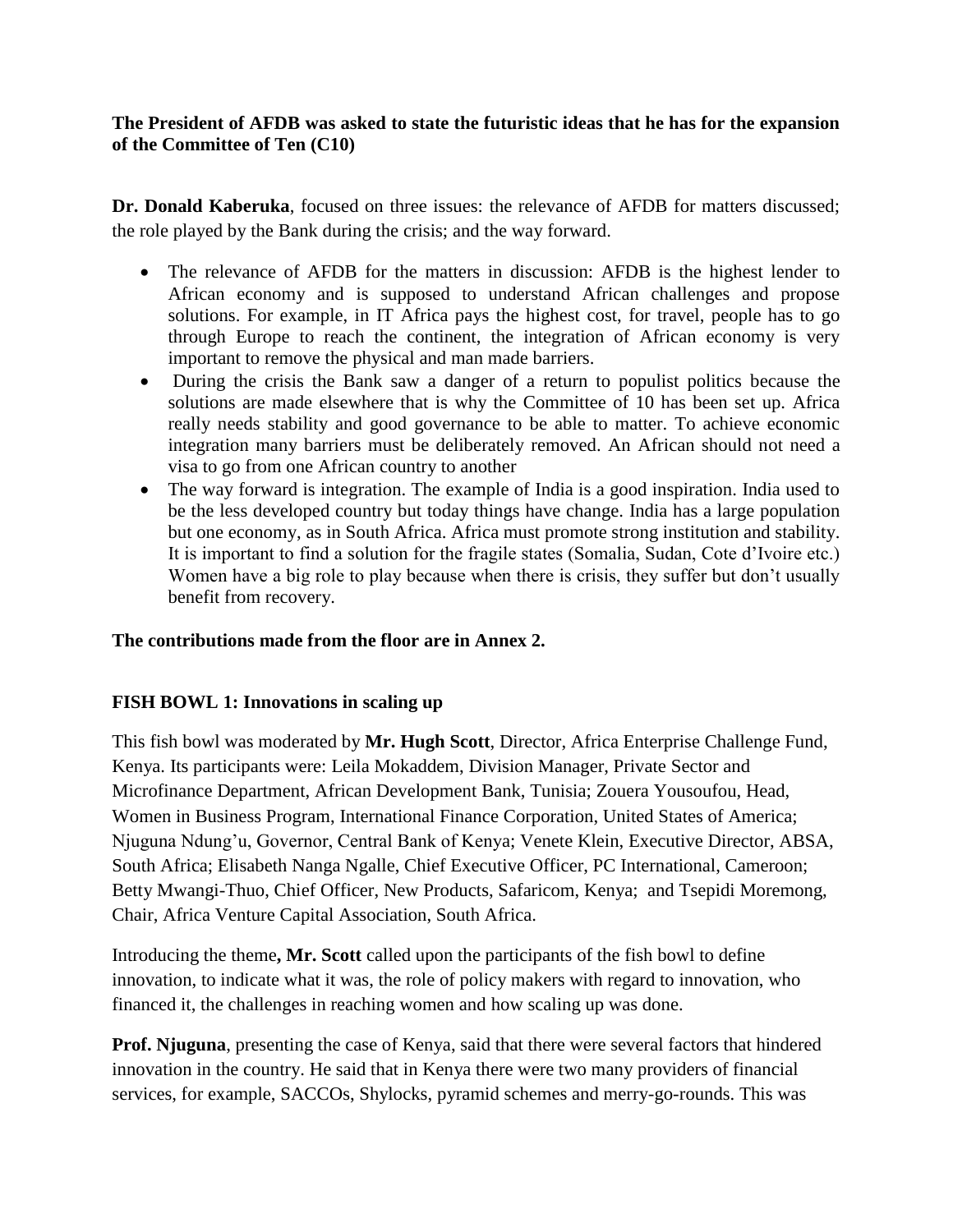because people were in great need of money. This segmentation of the market constituted a challenge as it was difficult to know what was happening in each segment with regard to prices. One innovation that had made a great deal of change in money transfer in Kenya was Mpesa, an innovation of Safaricom, one of the major communication companies in the country. Mpesa, he said, transferred money through the mobile phone. Through Mpesa, there were very many person-to-person and urban rural money transfers. For example, many urban dwellers paid their employees in the rural areas through Mpesa. The challenge now was to find out how to make the recipients of these transfers to transfer the money to savings accounts. He noted that it was important to find out what platforms could be used to increase savings and to protect them. The Deposit Protection Fund had been set up in Kenya for this purpose. He pointed out that there was a need to dispel the myth that only people with high incomes could save.

With regard to insurance, he said that there was a need to know who controlled it and people should be made aware of insurance (protection). Prof. Njuguna noted that innovations were created by demand. It was necessary for people to know how insurance was connected to financial services.

**Ms. Monique Nsanzabaganwa**, Minister of Trade, Rwanda, said that the role of the government was to define he vision with regard to innovation and to empower women and bureaucrats and that for innovations to occur, there must be a conducive environment and high economic growth so that there was demand for services. The demand should be monitored in order to know what type of services were demanded. There was a need for infrastructures to facilitate transfers and to develop partnerships and to attract investments. The government should ensure there was demand for services and reduce gaps by assisting the private sector. She pointed out that although 80 percent of bank loans in Rwanda were granted to women, the percentage of the volume of loans was remained very low. There was, therefore, a need to assist women so that they could start bigger projects.

With regard to whether targeting of funds worked, she pointed out that the Government of Rwanda had established a women's guarantee fund and a youth guarantee fund. However, these two funds did not always work well because the people thought that loans were handouts and consequently did not repay.

**Ms. Mwangi-Thuo**, responding to a query on what had caused Mpesa to happened, said that there had been a need for increased accessibility of microfinance in Kenya. Mpesa constituted a means of urban-rural transfer. She noted that although there was no regulation in place, it was going to come soon, adding that the transfer service was under the oversight of the Central Bank of Kenya and the Capital Markets Authority. She pointed out that Mpesa was driven by the demand for services, for example the payment of utility bills. In response to the question on whether Safaricom had received any external incentives for introducing Mpesa, she said that the service had essentially been introduced because there had been an unmet demand, adding that it was a value-added service.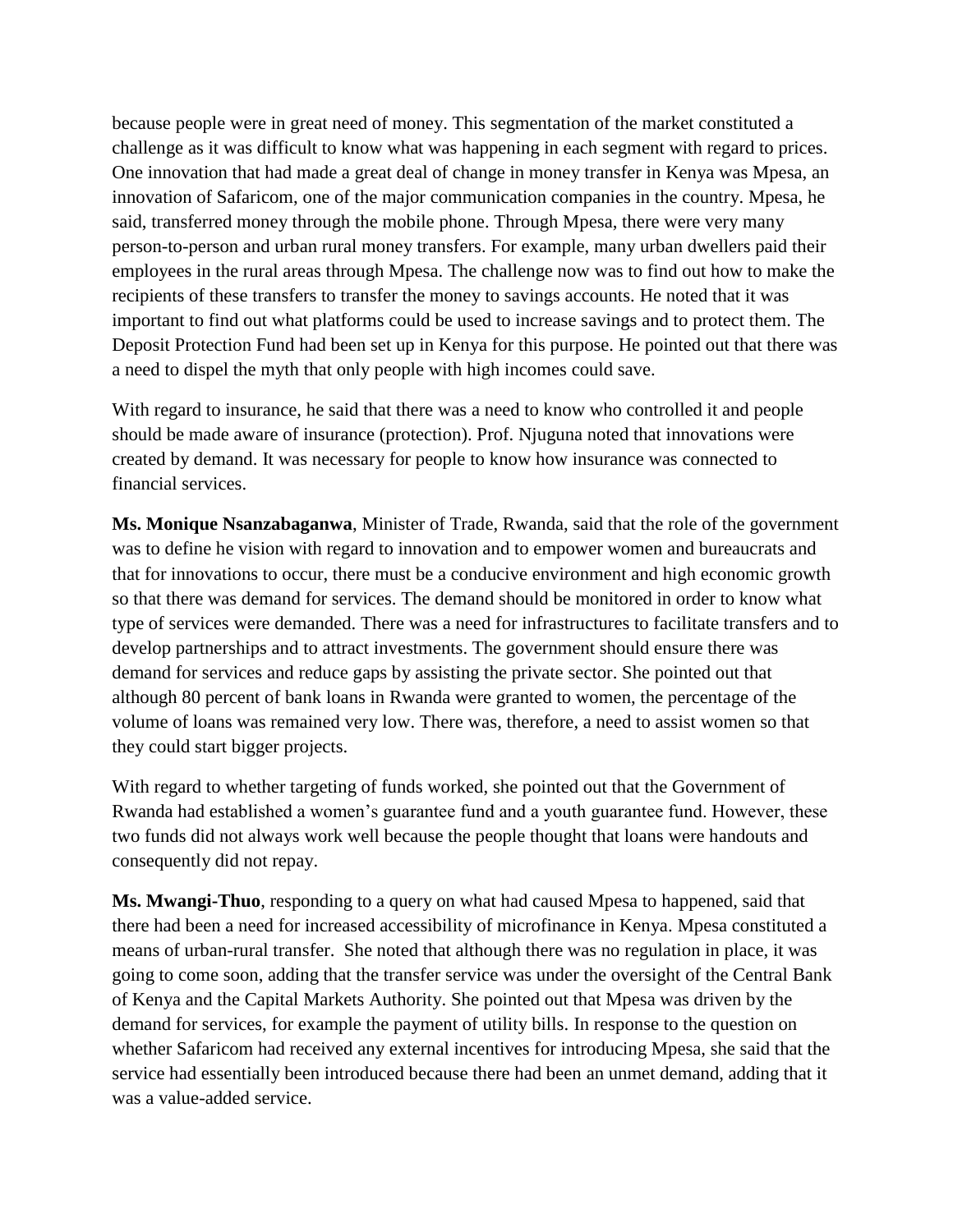**Ms. Youssoufou** said that IFC had been working on access to microfinance and finding out how to get microfinance to entrepreneurs. Pilot projects were being run in Nigeria. Two of the challenges facing women were determining how to reach women and getting financial institutions willing to reach women. She said that IFC now had a large portfolio.

According to **Ms. Mokaddem**, 60% of entrepreneurs in micro enterprises were women but less than 2% of them had access to finance. She pointed out that there was a market failure and it had not been possible to help women move to the next level. There was also no regulation of transfer of finance. She noted that there was also failure on the part of donors as there was no holistic approach. In her opinion, there was a need to combine access to credit with capacity building. Currently, donors were providing finance with no other support. She said that knowledge sharing, for example with the International Monetary Fund, was crucial. She cited lack of access to property as a major challenge. Noting that \$40 million was available at the AfDB for microfinance, she recommended innovation through financial instruments and pointed out that there was a need to set up an African guarantee fund that would offer diversified products.

**Ms. Klein** pointed out that ABSA was keen to ensure that everyone had an opportunity to open an account regardless of the level of assets. She said that many dialogue sessions had been held with women. According to her, women wanted loans and advice on how to invest. They did not want to be abandoned once they received credit. She noted that ABSA was putting emphasis on women in the market. To this end, there were plans to ensure that women were served by women in banks.

**Ms. Moremong** said that the Afican Venture Capital Association had been approached by a Washington-based organisation which wanted lend money to black people. The association had started with a group of ten women who owned trucks. The women had been trained in entrepreneurship in Australia. The objective was to change the mindset of the women. The association had started with women themselves with pooled resources. The women had been able to add value right from the outset. Fifty percent of the time spent with the women was devoted to capacity building with the aim of changing the mindset holistically. She, however, pointed out that after some time, relationship issues had started emerging, particularly because of the multicultural setting and it had also become necessary to provide counselling on marital issues. She concluded by saying that there was a need to partner with private development agencies.

**Ms. Ngalle** narrated her personal experience as a construction entrepreneur in Cameroon. She had had problems accessing finance, particularly as she was a woman in a male-dominated sector. She had started with small projects with bank credit and had finally graduated to bigger projects. She noted that the attitudes of financiers constituted barriers, especially for women.

In the ensuing question and answer session, it was agreed that commercial banks were killing women's dreams and that AfDB was giving money to banks that did not lend to women. M.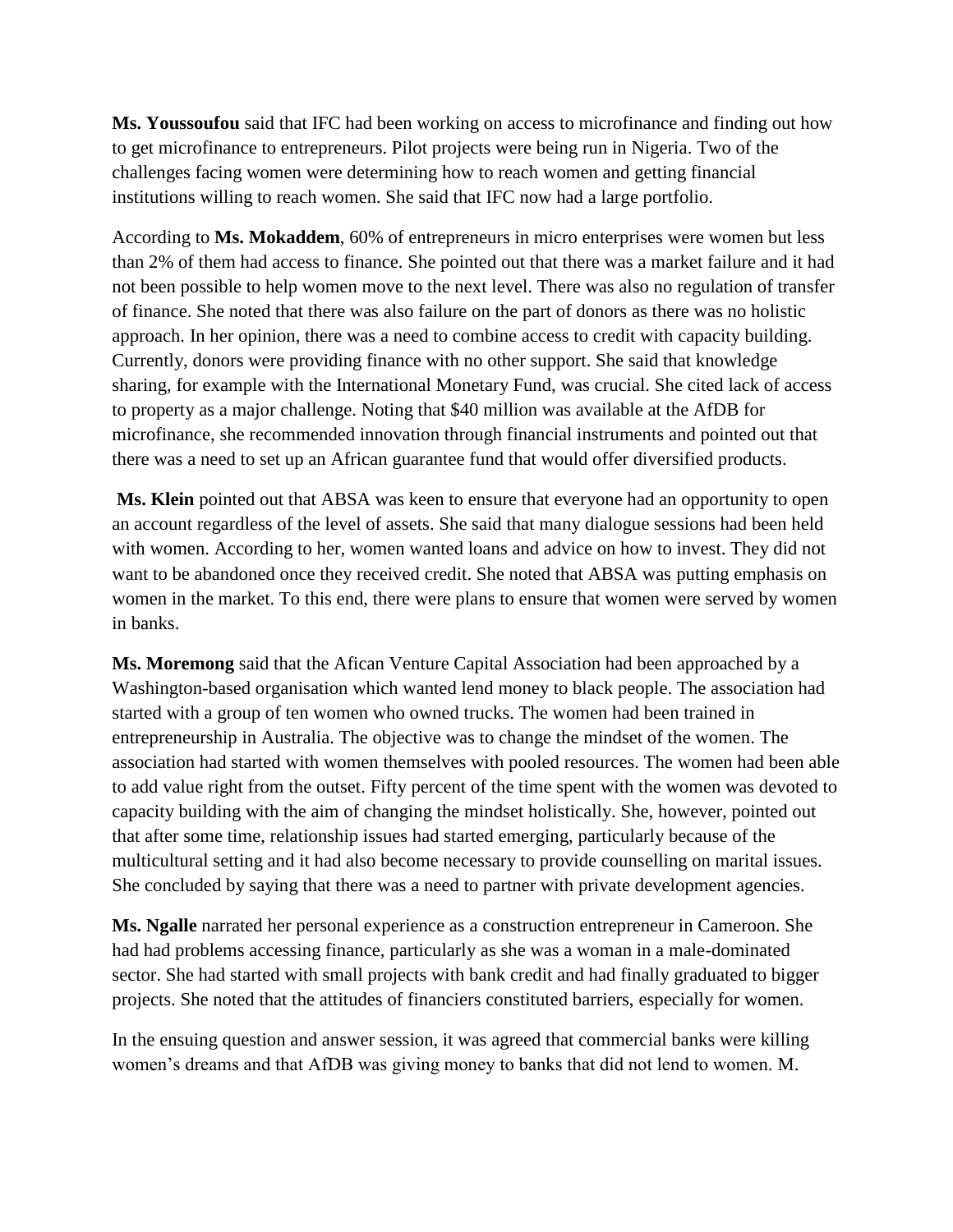Scott suggested that a competition be set up for women with innovative ideas. He undertook to convince the Africa Enterprise Challenge Fund to set aside \$10 million for this purpose.

## **Fishbowl 2: Fast tracking Women's leadership in the financial sector**

**Ms. Wanjiku Mugane,** Managing Director, First Africa EA Limited, Kenya moderated the panelists of Fishbowl 2 composed of: Ms. Renosi Mokate, Deputy Governor, South African Reserve Bank, South Africa; Ms. Katherine Tweedie, Director, World Economic Forum, Switzerland; Ms. Tina Eboka, Group Executive, Standard Bank, South Africa; Stella Kilonzo Chief Executive, Capital Markets Authority, Kenya; Mr. Antony Okpanachi, MD Ecobank Kenya; Ms. Sisonke Msimang, Executive Director, open Society initiative for Southern Africa, South Africa

# **How do we get more women regulators and what are the challenges?**

**Ms. Renosi Mokate***:* For women to be in that field there are three important factors to consider which are: the technical expertise, the enabling environment and the personal attributes. Leadership is not just the women at the top; they must play an effective leadership role at all levels. As to regard to institutions, the women executives must know where the women are located and focus on how to help them progress and how to retain them because without a critical mass of women in the institutions it will be difficult to access a certain level of leadership. One must not forget that leadership is still male dominated and women need to be there to bring the necessary changes. They can influence the policies to take women into account.

# **How many women are parts of the World Economic Forum (WEF) and what impact are they having?**

**Ms. Katherine Tweedie** said that *t*here is no breakthrough yet for the women at the very top in the Forum. The WEF is comprised of the 2000 top companies in the world meet every year with top politicians to decide the direction of world affairs. Out of the 2000 top leadership there are only 200 women and only one woman from ABSA, Africa. As decision making organ it is important to have more women CEOs to be able to have an impact. For that, the institution must engage in helping women to come up but the women themselves must take their responsibility. The institution must set quarters and engage in serious mentorship Programme.

# **What is the price to pay to make a difference?**

**Ms. Tina Eboka** declared that leadership position has an impact on personal family life. It is important to refuse to sacrifice one's womanhood. Women must go extra miles to volunteer, if needed be, so as to show their talents, fight for what they believe in and then they will be noticed by people who identify talents.

# **What is your experience at Nairobi Stock Exchange?**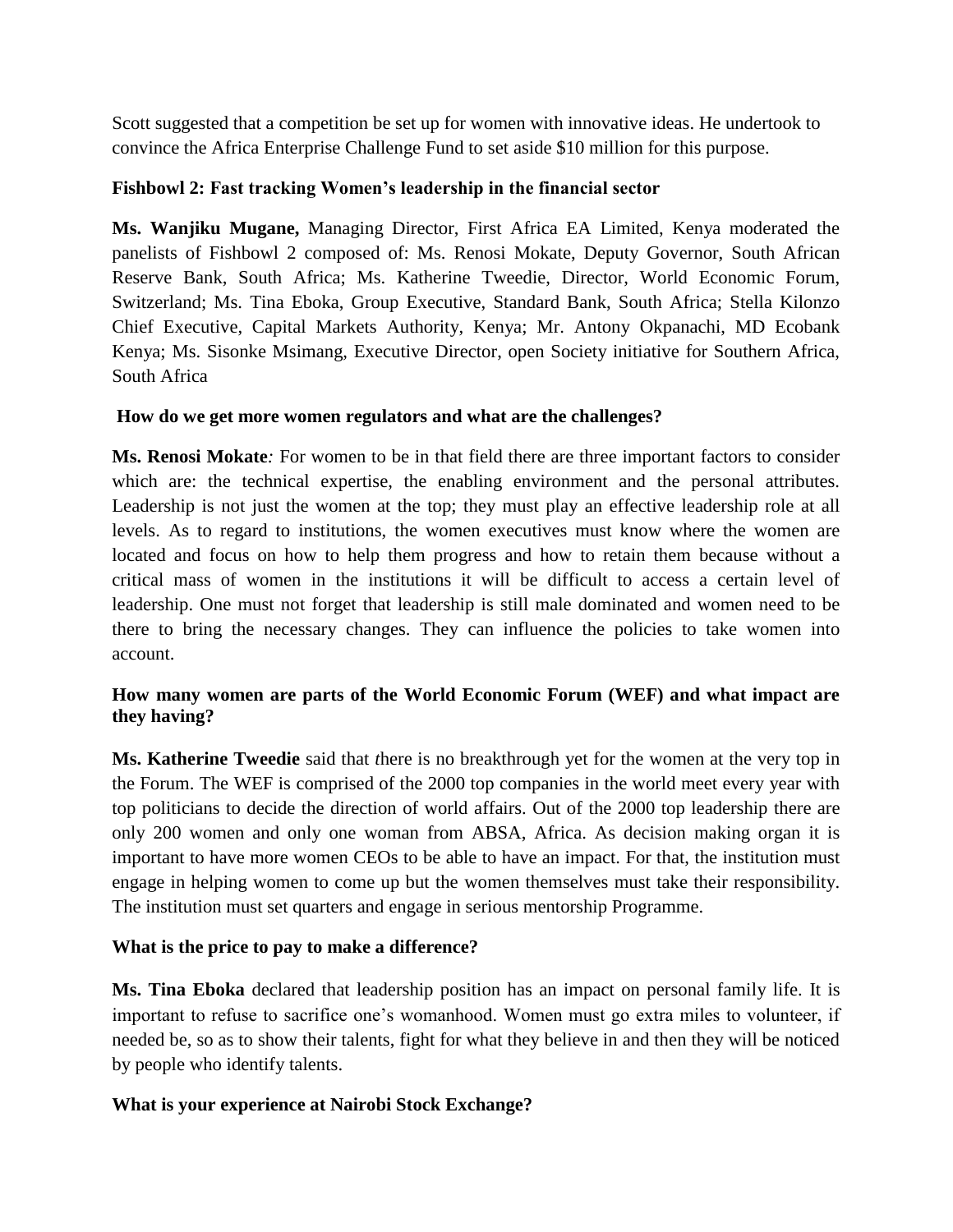**Stella Kilonzo** responded that she *w*as recruited at a period when reforms were necessary to restore investors' confidence and reduce the cost of capital in Kenya. The Board of Directors is not necessary composed of experts in capital market issues. It was important for her to engage the stakeholders; she hired two senior women at higher level. She tipped some of the strategies women need to be able to succeed at the top: they must find a forum where they are heard, invest in knowledge in their field; they need to know their passion and set goals and strategies to achieve it; they must be firm and decisive; they need communication and supervision skills; it is important to have a succession plan and to use every channel available to articulate one's vision. The family support is also very crucial for her to be able to have a balanced life.

## **What is the policy of Ecobank in gender equality?**

**Mr. Antony Okpanachi** said that his organization has a clear and deliberate policy of gender balance, 33% of top management staff are women. It is important for women to have confidence in their skills but must also take into account the needs and sentiments of the family. Mentoring is an element that cannot be overlooked. The Bank is contemplating how to implement a more family friendly policy which will allow women to work from their home when necessary and be able to take care for their family needs. An initiative is funded to measure where the Bank is as far as gender matters are concerned. He thinks that women leadership may not be a solution for the economy because they, like men, are working for the capital that had already set rules. For him it is crucial to rethink the leadership role model. Ecobank is currently running a pilot scheme in Liberia and Sierra Leone for working women only in partnership with IFC.

#### **How do we change the world in respect to women? Some upcoming women had negative experience, what are your views?**

**Ms. Sisonke Msimang** was of the opinion that if the discussions are followed through then success is assured. There is need to fast track women in the whole economic sector. Banking is a reactive sector which reacts to society and women in banking forget to be women. It is necessary for the women in leadership to have a list of other able women to suggest from when occasion arises. They should sometimes give themselves permission to ask tough questions knowing that it is not a popularity game. In cases of negative experience usually the women around don't give support, they don't raise their voices. Networking is crucial for women to come up with appropriate solutions to support one another.

#### **The views and contributions made after during this session are in Annex 3.**

#### **CONCLUSIONS**

The summit agreed on two bold goals:

- To massively increase the access of women to a variety of financial services; and
- To fast track women's leadership in the financial sector.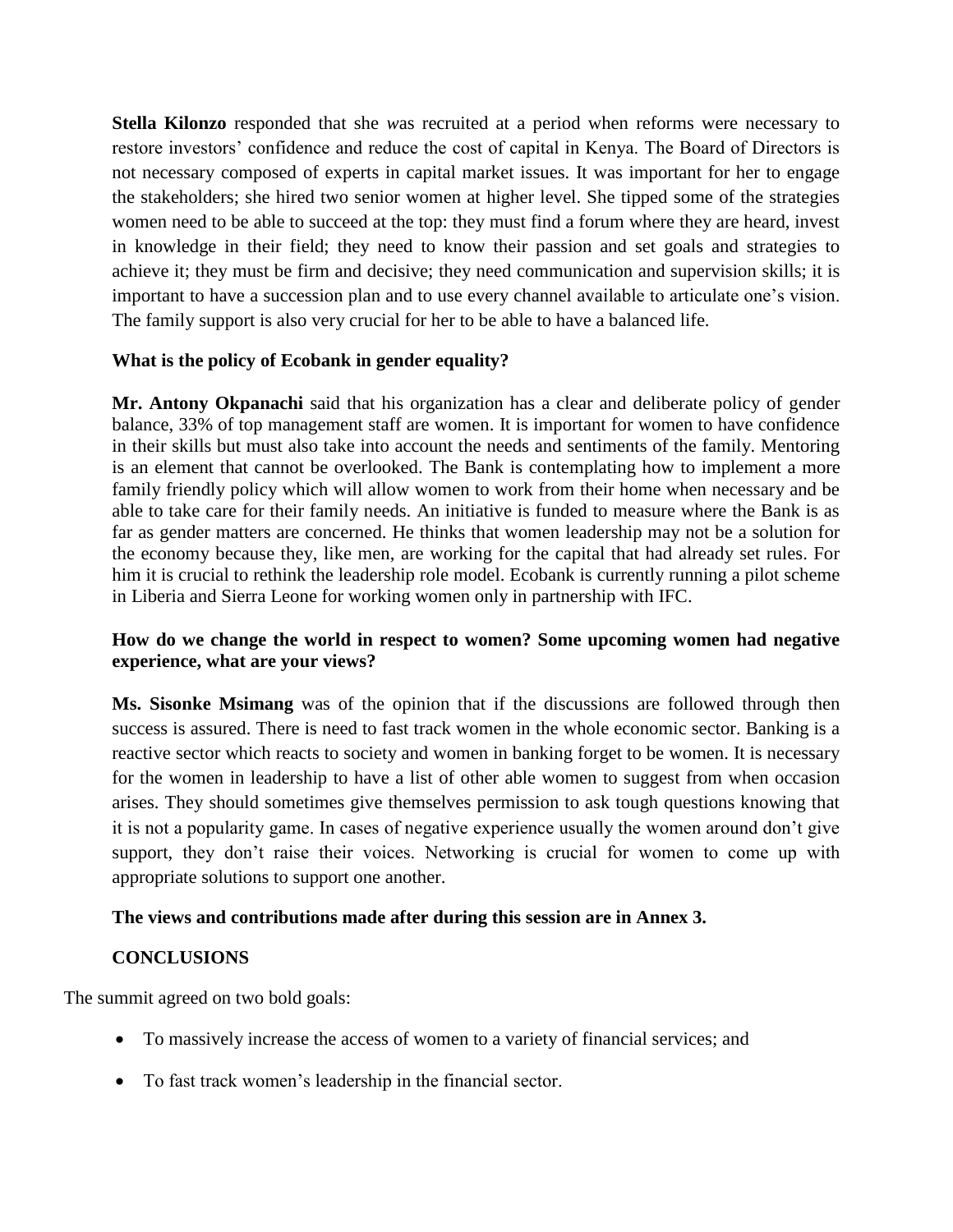To achieve this, it was to collectively address the following:

- An enabling environment that would lead to inclusive financial systems that met the financial needs of women;
- Governance and leadership that would bring about change in the financial sector with respect to women and finance;
- Creation of platforms to ensure that Africa and African women's voices were heard with respect to the discussions and decision on global financial sector reforms;
- Economic integration throughout Africa to create larger markets for Africa's goods and services, to facilitate the flow of finance and capital, and creation of economic opportunities for women.

The following actions were proposed in the short and medium term:

- To launch a fund to finance innovations in finance for women;
- To put women on the G20 agenda on access to finance;
- To ensure availability of information and data to make financial markets work for women;
- To encourage regional bodies to build inclusive financial systems for women as a priority; and
- To strengthen the voice of African professional organizations of women entrepreneurs, women in business and women in finance.

The Summit participants made specific pledges that would be followed up by NFNV and agreed to meet again in two years time.

#### **Summary of actions and pledges**

#### **The African Development Bank**

- To hold a gender equality and women's empowerment forum as a side event at the Bank's forthcoming annual general meeting in May 2010 in Abidjan, Côte d'Ivoire, with the aim of raising greater awareness and deepening commitments among policy makers;
- To continue providing technical and financial support to the African Women's Economic Summit;
- To ensure that the operationalization of the proposed Africa Guarantee Fund for the youth with a total commitment of USD 300 million is accelerated;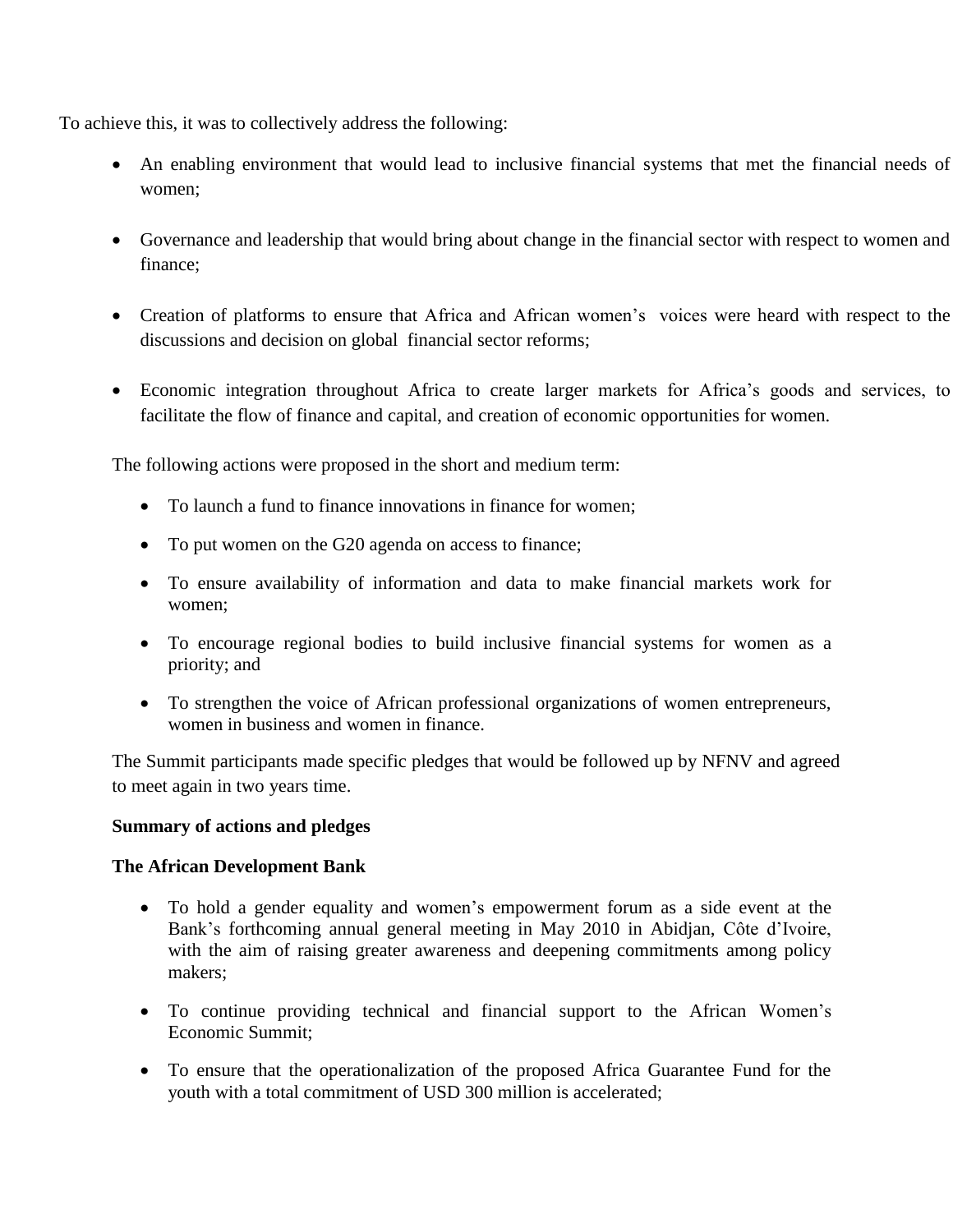- To strengthen the mainstreaming of gender equality in the Bank's programming;
- To submit the conclusions of this summit to the next meetings of the Committee of Ten (C10) and the heads of multilateral development banks.
- To increase the number of professional women joining the Bank and in managerial positions from 24 to 33 percent.

#### **Other development finance institutions**

- IFC to target 25 % of its lending portfolio to women;
- NFNV to become a member of the Global Banking Alliance in its own right;
- To increase gender mainstreaming in projects and programmes, for example, to measure trade results and to report on women in business;
- To assist with research to go into an accessible facility or portal which will map and track all the various initiatives and efforts regarding what is being done all over the world with different institutions in this area. The International Labour Organization (ILO) and IFC will start this effort;
- To support an initiative to celebrate the leadership of women in the financial sector;
- To use WEF as a platform to raise issues on women in finance, initially at the WEF Africa meetings in Tanzania (5-7 May 2010), and from that to follow up at Davos in 2011;
- ILO will extend support to NFNV in a number of areas to be agreed, around training, the initiative to celebrate the leadership of women in the financial sector, as well as research and mapping of efforts in this area;
- To support NFNV membership of the African Unity Caucus, with 40 member organisations.

## **Financial institutions**

- ABSA will increase lending to women in small business by 10% in respect of volume and value from the current baseline;
- Other financial institutions at the summit made pledges in the following areas:
	- o To launch new financial products targeted at women;
	- o To increase the provision of financial services to women;
	- o To find innovative ways to address collateral;
	- o To implement programmes to develop financial literacy/education for women; and
	- o To engage on social and cultural impediments to the advancement of women within financial institutions.

## **Regulators and policy makers**

 To create a task force with the support of NFNV and AfDB to identify legal and policy impediments to women's access to finance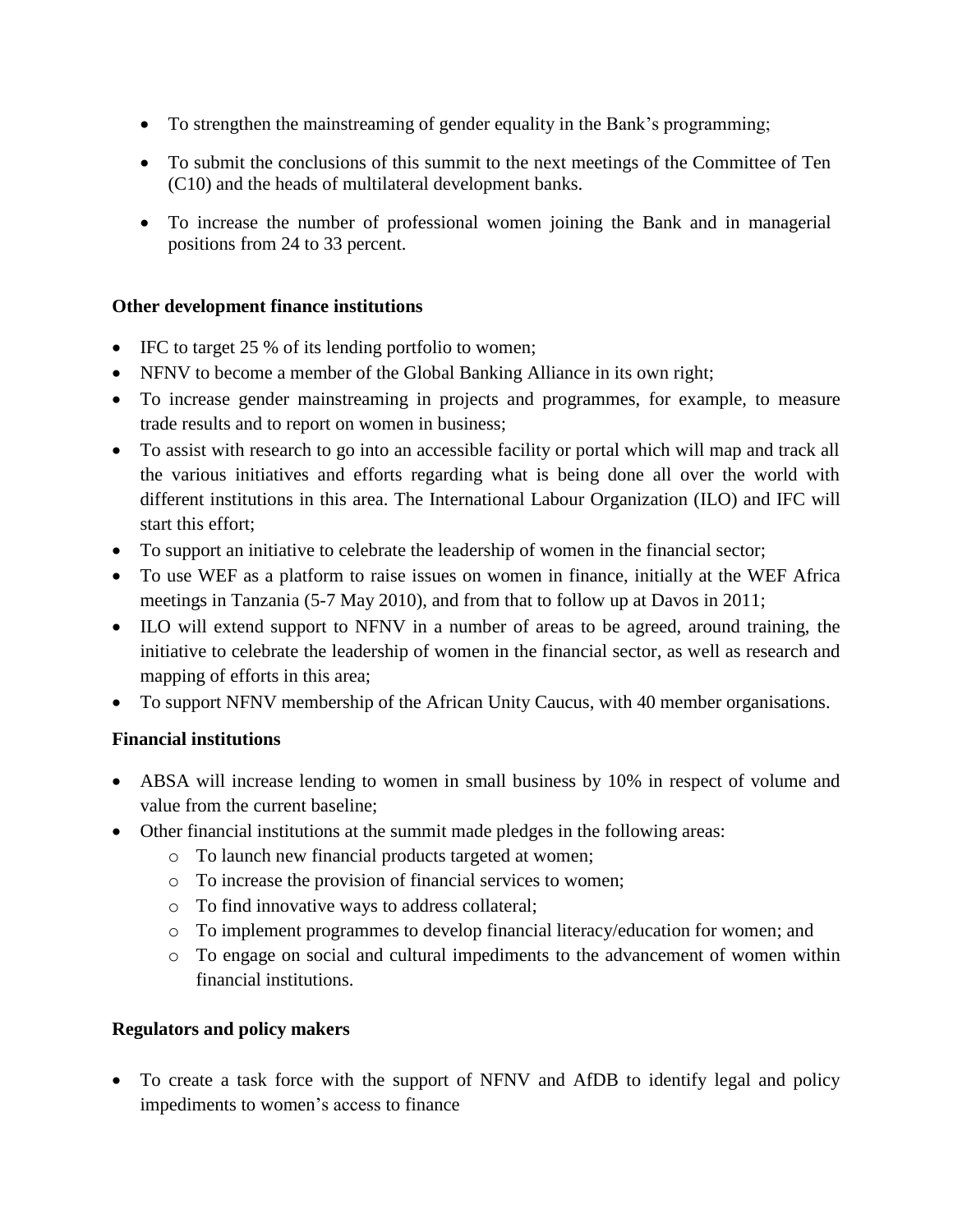- To identify initiatives for a public campaign on financial education for women;
- To review options to assist women to seek careers in the financial sector, and to identify and support promising women; and
- To identify mechanisms (e.g. leadership award) to celebrate women's leadership in the financial sector.

#### **Expanding the work of New Faces, New Voices**

NFNV should focus on advocacy, knowledge sharing and networking in support of women's access to finance. These efforts should address increased access to finance in terms of the availability of products, the appropriateness of these products in meeting demand, affordability and financial literacy. The efforts of NFNV should raise issues on the capacity and process of financial institutions in meeting the needs of women as retail users of finance and business users.

To address this, some of the following areas of focus for advocacy, knowledge sharing and networking were identified:

- Women leadership in financial institutions and intermediaries;
- Capacity building for financial institutions and development finance institutions in this area;
- With regard to monitoring change, the Open Society Initiative of Southern Africa (OSISA) agreed to fund a monitoring framework;
- Tripartite alliances between SME's, development institutions (DFIs and donors) and financial institutions
- Capacity building for DFI's themselves (including better governance and monitoring functions); and
- Leadership awards for banks making a difference.

The participants agreed on a number of immediate actions to establish country task teams and to expand the structure of NFNV.

## **Closing remarks**

**Mrs. Graça Machel** said how much she was overwhelmed and humbled by the response and the trust from all the participants which showed that New Faces New Voices can be of help throughout the whole Africa.. She stressed that the result achieved by the Summit was beyond expectation but everyone must individually own it and not wait for instructions from organizers. Each participant must strategize to carry it forward locally having in mind that millions of African women can and must benefit from this initiative. Taking from the history of the continent, she said that leaders like Nkrumah, Nyerere started in their small way the liberation of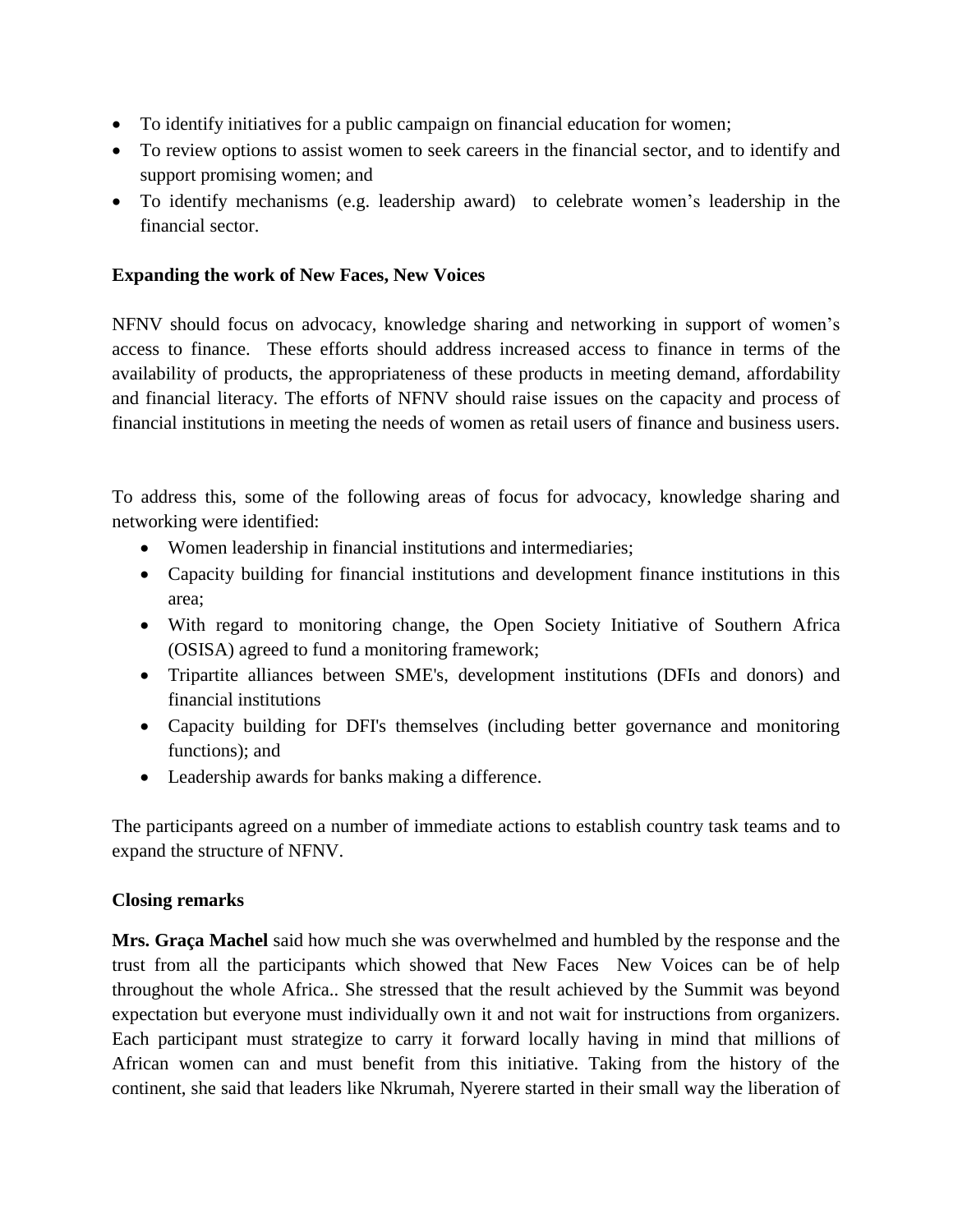Africa and it took them five decades to overturn 500years of colonization because they were convinced that freedom was the right of African people. The matter discussed at the Summit is also the right of the African women and the time is now to build a solid foundation for the future generations. She told the participants that they are privileged people and privilege always comes with responsibility and they cannot afford to fail the millions of African women who need a greater access to financial resources. She thanked Dr. Donald Kaberuka for his able leadership role in the Summit. Seeing the potential of the initiative, he mobilized resources both financial and human as well as other banks' Governors for the success of the Summit. She declared that the movement still needs the support of AfDB and his Chairman to be able to go forward. She thanked all the donors for their timely support and the organizers of NFNV who left their business to devote their time and energy to organize the Summit.

**Dr. Donald Kaberuka** started by pledging his total support for the cause. He said that the Bank created the Youth Guaranty Fund to facilitate the access of the Youth to financial resources and Mrs. Luisa Diogo is one of eminent personalities who sit on the Commission for Youth in Africa. He spelled out the various commitments the Bank will undertake to bring change in the gender issue.

- He is ready to do everything that he will be asked to do;
- Will organize a gender equality forum at the side of the AGM of May;
- Commit the Governor of the Bank of Kenya to table the issue before the Committee of 10 in Egypt;
- Will take leadership at the level of the international system for continued technical and financial support to the continent;
- AfDB will streamline the Youth Guaranty Fund by 2011. The fund set aside, in cooperation with the Danish Government, some half million \$ to finance young people in business and will make sure that 50% of the beneficiaries are women.

He recognized the shortcomings of the Bank in the area of gender balance at management level of the Bank. He promised to increase the number of female from 24 to 33% at management level by 2012. When he assumed office his vision was to build the Institution so he engaged on the recruitment of young people of 30 years and below and it is at par for both genders. AfDB being a leader in integration, he pledged to mainstream gender not only in financial matters but in all sectors The Bank would like to be involve in the education sector especially in sciences. He concluded by thanking his colleagues who helped to organize the meeting as well the organizers and the participants.

**Dr. Speciosa Kazibwe**, in a vote of thanks on behalf of the participants, appreciated Mrs.Graça Machel for being a leader who does not fear to stick her neck out for others. She praised her for the selfless way she is committed to see women been empowered. Since a woman who is not financially empowered is not an empowered woman one can say that the summit is clearing the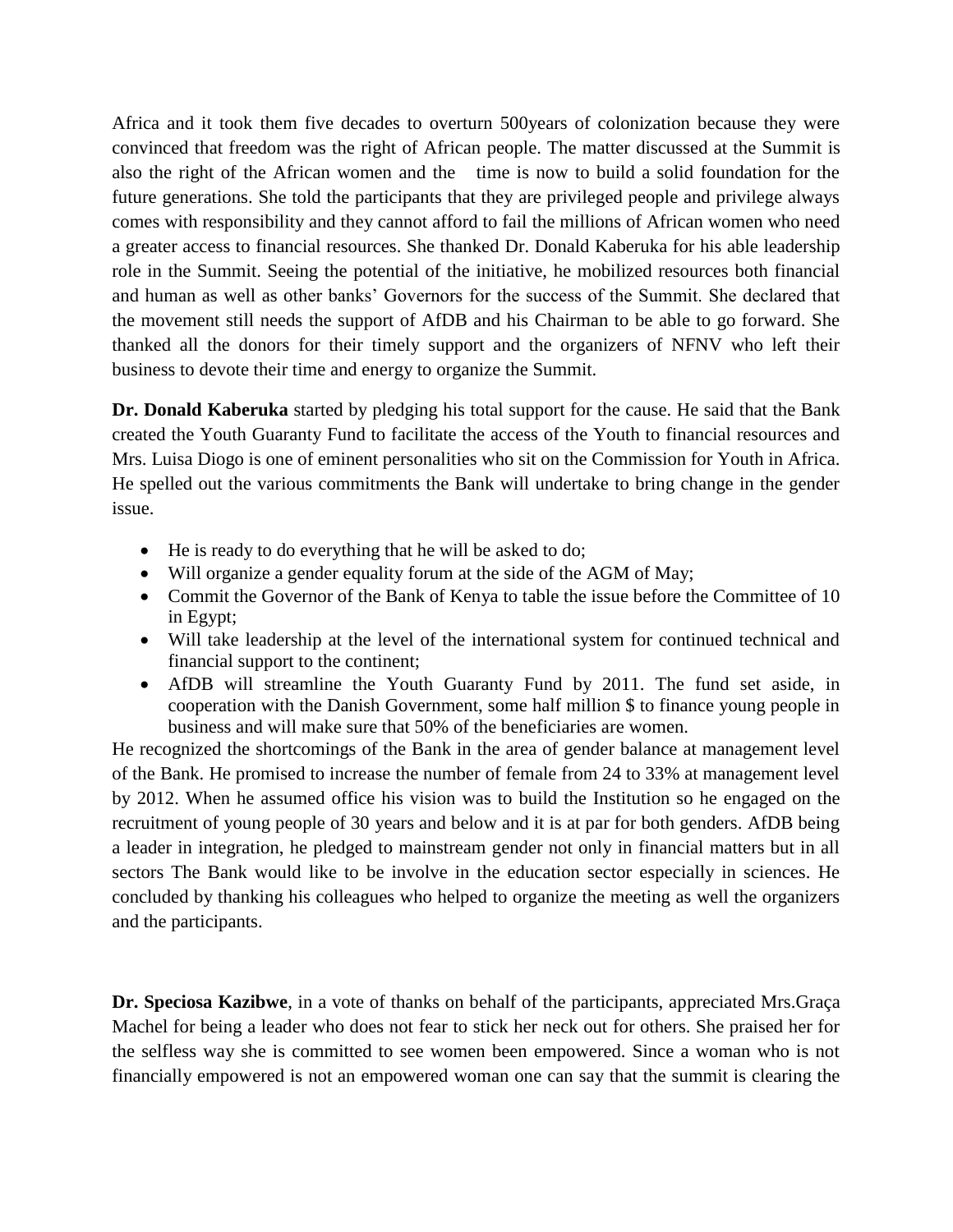way for the true emancipation of the African woman. On behalf of all participants she thanked her for stating the fire, the President of AfDB and all the donors.

# **ANNEX ES**

# **Annex 1: Questions and contributions made by the floor during session 2: Reshaping Africa's financial sector: the business case for investing differently in women**

- A participant from Zambia pointed out that the Governor of Bank of Zambia organized in 2008 an exhibition where the participant organizations come to showcase what they are doing for the women. At the end 10 women have been adopted to be helped.
- Microfinance is good but it is important to recognize that there are sectors which are not working. There is need to bridge the gap by educating the women to move also upward.
- It is important to address the collateral issue and also take note that the majority of women are operating in the informal sector of credit.
- Another participant suggested that the survey presented needs to give detailed information on the beneficiaries of the loan made by women as well as the purpose of the loans. Is the loan is used for the girl or the boy child, or for the borrower? Is it used for wealth creation? A deeper study is necessary for policy decision making.
- Is the credit used in the microfinance sector free or subsidized
- A participant wanted to know if retrenchment during the crisis period is disproportionate for women. She raised the issue of unequal pay and retirement benefits and suggested that the practice should be declared illegal
- In Tunisia the Banque de Solidarite (Solidarity Bank) gives 80% of credit to women without any collateral. There is also a Fund for the Youth. The participant said the last report of OECD showed that African countries made some progress. She invited NFNV to hold her second Summit in Tunisia.
- Another participant from USA urged the meeting not to overlook the role that the Diaspora could play in networking with women in Africa
- A participant from DRC suggested that the access requirements to microfinance loans be reviewed; a strategy be put in place to help the beneficiaries to evaluate their progress so as to take steps to move upward. She recommended a strong team be put in place to implement recommendations which will be made at the end of the Summit because usually good ideas come out of meetings but the implementation is often wanting.

In answer to all those questions and comments the panel has this to say:

- Women's borrowing has more impact on the education of their children and women in the work place are more affected by the crisis than men.
- AfDB is planning to set funds for the infrastructure and food sector so as to help women operating in the productive sector to move beyond microfinance to the medium size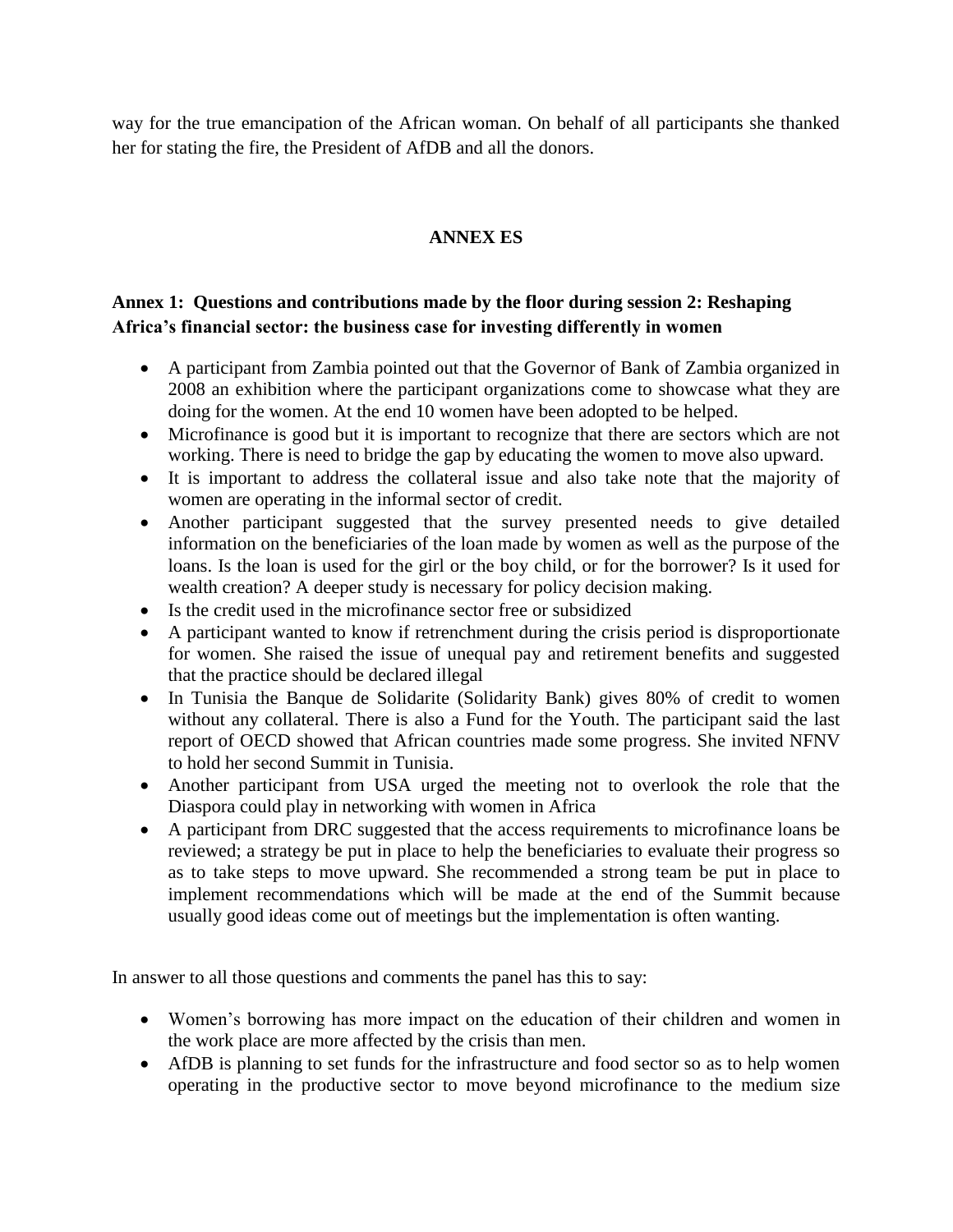enterprise sector. In South Africa, equal pay legislation exists but women are not demanding enforcement.

- Food crops have the potential to become cash crops and networking is very crucial in this field. Women need to start thinking outside of the traditional box.
- In Niger women in the rural areas are trained to engage in income generating activities. The impact is positive for the economy and the lives of the women. But there is need to increase funds.
- The fact is that different sectors have different needs and different solutions but growth is necessary.

# **Annex 2: Contributions from the participants during session 3: Africa's role in reshaping the global financial system**

- RECs are the building blocs of AU which are geared to free movement of goods, gender policies. It is good that they be associated with the platform so as to help in removing the barriers to women engagement in trade negotiations. in any case COMESA would like to be a partner of this new platform
- One of the solutions lies in inter-African countries investment. Chinese are coming to invest in Africa but Africans cannot do it easily. AfDB should take upon itself the responsibility to facilitate and support this kind of investment.
- The matter in discussion needs a more aggressive approach through partnering with financial institutions, setting priorities, using lobbying, pressure, volunteering to achieve the set goals.
- Sharing of experiences cannot be overlooked. The women entrepreneur across the different REC zones should have forums where they can share their experiences. The participant promised to invite the other women to take part into the coming meeting of the Federation of ECOWAS Women Entrepreneurs. She pleaded for more representation from West Africa during the next summit.

In their closing remarks the panelists stressed these:

- AfDB should facilitate the promotion of African enterprises
- Need to come up with innovative ways to increase the voice of women and build alliances even if it should be informal
- To see how AfDB President will facilitate the election of a woman successor
- It is good to note that AfDB assume the secretariat of the Committee of 10 assisted by the African Union and the Economic Commission for Africa.
- The moderator concluded that New Voices and New faces is a women initiative which needs to inform political friends for their support. NVNF role is to help African women to reshape the financial system alongside AfDB and others organs through reshaping staff composition in organizations to render them more gender sensitive. As Albert Einstein once said, we cannot solve problems by using the same approach used to create them. It is important then to include women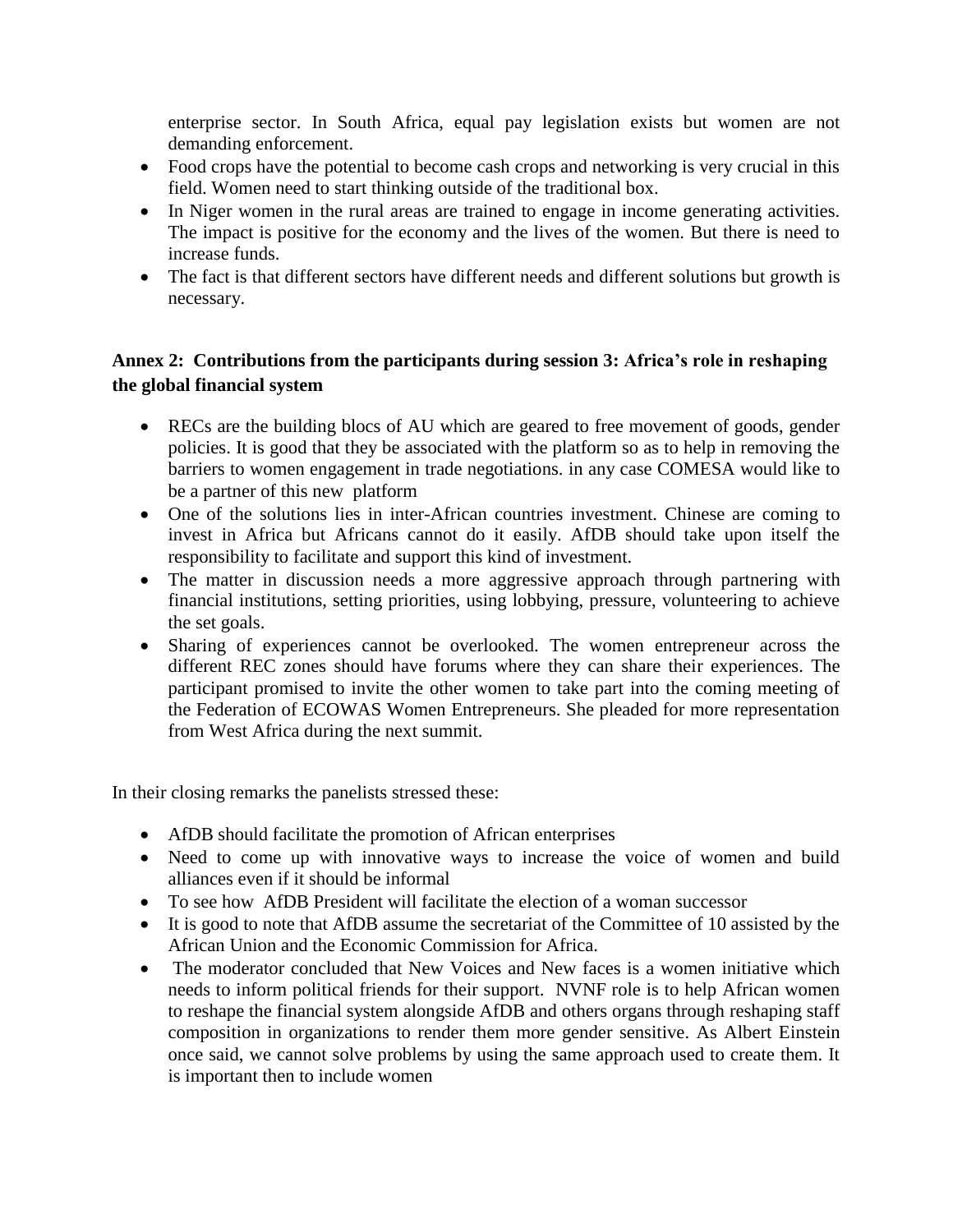# **Annex 3: Contributions made by the floor during fishbowl 2: Fast tracking Women's leadership in the financial sector**

- Women should be fast track across the board for a better representation. As far as women in leadership is concern a pledge is a must for a breakthrough because one need to take into account the power, institutional and cultural issues. Women must also, on their part, be courageous to embrace more women.
- Sometimes women have to pay a price to be in leadership and it could be a divorce. So it is important to sensitize men also
- Ecobank should give more information on any of its policies that can help women to have more access to credit. AfDB funds are in banks that are not women friendly so its leadership should see how to cooperate with Ecobank for availabity of funds for women.
- New faces are coming up and there is also need for new voices. There is a feeling that women are harder on their counterpart women. There must be a law that gives 6 months maternity leave to women and 3 months paternity leave to men. Such law exists already in South Africa. Women must learn to celebrate their success and institutions must do likewise
- Mentorship is a very important key and women must engage in it to support each other
- Graça Machel said that plans are already in the pipeline to celebrate the success of the women. She stressed the importance of having a gender policy that can be implemented and monitored. She suggested that the CEO of Ecobank should introduce the gender issue at the next annual meeting of AfDB

#### **Annex 4**

## **LIST OF PARTICIPANTS**

| Name                         | <b>Organisation</b>      |
|------------------------------|--------------------------|
| Aisha Debola                 | Kano Chamber             |
|                              | UN Millenium             |
| Abugre, Charles              | campaign                 |
|                              | African                  |
|                              | Development              |
| Akin-Olugbade Marie-Laure    | Bank                     |
| Antony Okpanachi             | Ecobank                  |
|                              | African                  |
|                              | Development              |
| Aron Rachel (Ms)             | Bank                     |
|                              | <b>Egyptian Business</b> |
|                              | Women's                  |
| <b>Asfour Amany Dr</b>       | Association              |
|                              | Ecowas                   |
| Bamezon-Leguede Candide (Ms) | Federation of            |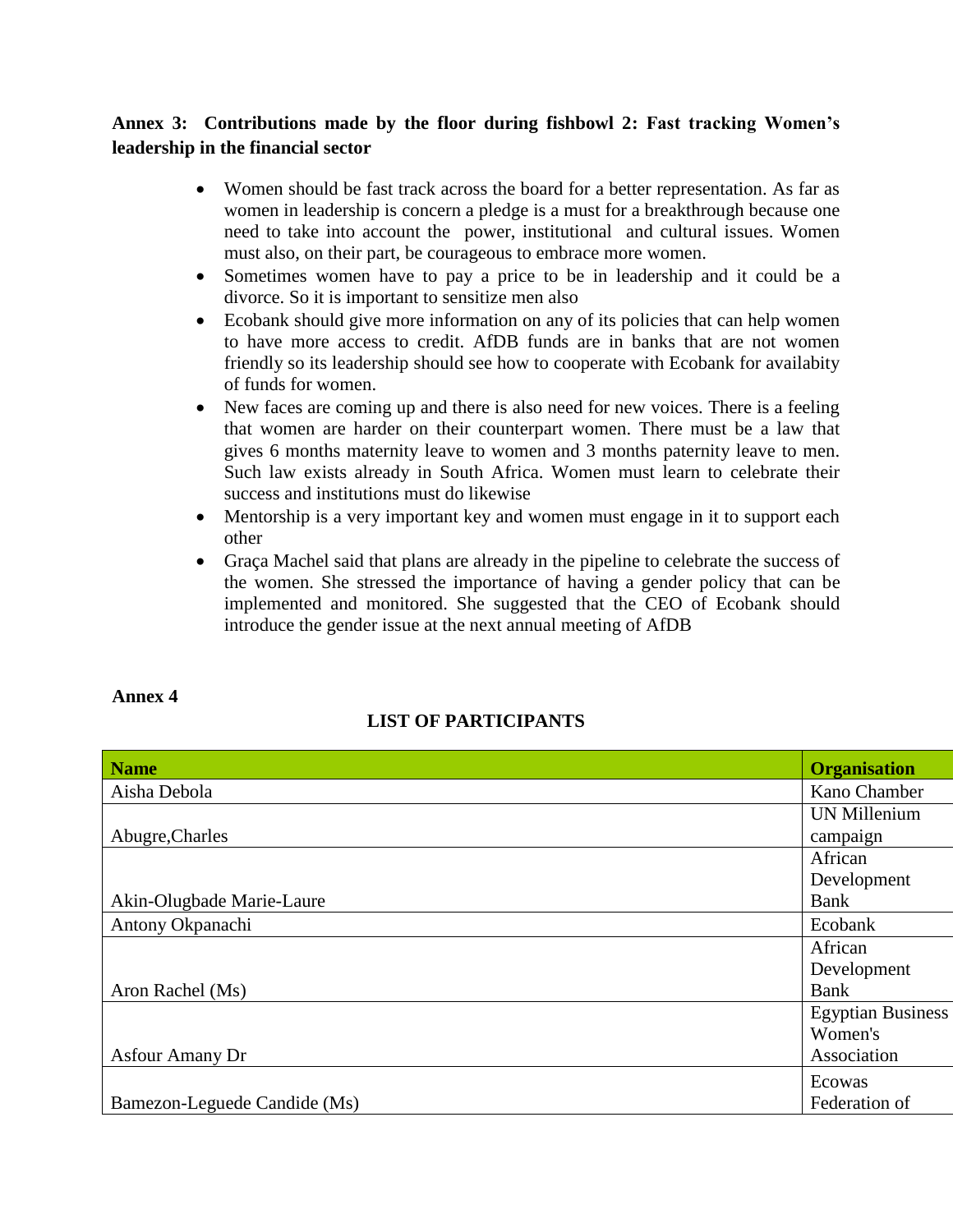|                             | <b>Business Women</b>     |
|-----------------------------|---------------------------|
|                             | $\&$ Entrepreneurs        |
|                             | African                   |
|                             | Development               |
| <b>Buzingo Domina (Mrs)</b> | <b>Bank</b>               |
| Carmen Le Grange            | <b>PWC</b>                |
|                             | Center for                |
|                             | Financial                 |
|                             | Inclusion                 |
| Chimhanzi Jacqueline        | Deloitte                  |
|                             | African Women's           |
|                             | Development               |
| Chinery Nafi                | Fund                      |
| Clayton Jonathan Michael    | Times London              |
| Da Hall Fazila              | Channel Africa            |
| Daniels Nomsa               | Scientific                |
|                             | Resource                  |
|                             | Management                |
|                             | Holdings                  |
|                             | Agricultural              |
| Davidson Jean (Ms)          | Research Council          |
| Dejene Yeshiareg            | African                   |
|                             | Development               |
|                             | <b>Bank</b>               |
|                             | <b>Open Society</b>       |
|                             | Initiative for            |
| Deprose Muchena (Mr)        | Southern Africa           |
|                             | <b>Deposit Protection</b> |
| Detho Rose                  | Fund                      |
|                             | Government of             |
| Diogo Luisa Dr              | Mozambique                |
| Eboka Tina (Ms)             | Standard Bank of          |
|                             | South Africa              |
|                             | African                   |
|                             | Development               |
| Eita Yasmine (Mrs)          | Bank                      |
|                             | TV5 Monde                 |
| <b>Epote Denise</b>         | Africa                    |
| Emma Kawawa                 |                           |
|                             | Indian Ocean              |
| Fatoumia Ali Bazi           | Commission                |
|                             | International             |
|                             | Labor                     |
| Finnegan Gerry (Mr)         | Organization              |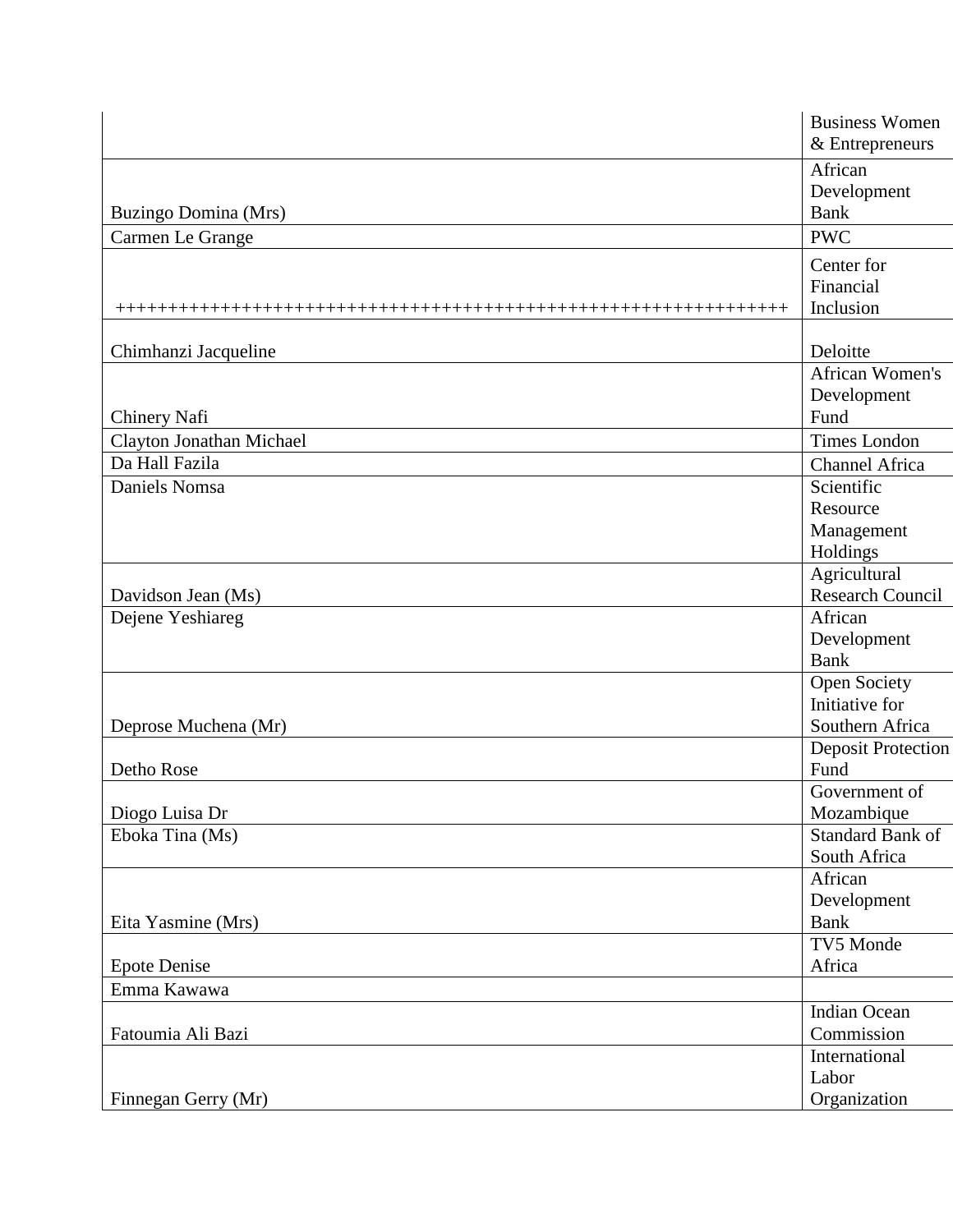|                      | Greenbelt                |  |
|----------------------|--------------------------|--|
| Fish Kelly           | Movement                 |  |
|                      |                          |  |
|                      |                          |  |
|                      |                          |  |
| Frampton Marieta     | <b>ABSA Bank</b>         |  |
|                      | African                  |  |
|                      | Development              |  |
| Gaouad Moktar        | <b>Bank</b>              |  |
| Gasa Nomboniso       |                          |  |
| Goossens Paul        | Belgian                  |  |
|                      | Investment               |  |
|                      | Company                  |  |
| Groves Charmaine     | Masisizane Fund          |  |
| Higiro Joy (Ms)      | Destiny Magazine         |  |
| Kabagambe Anne (Ms)  | African                  |  |
|                      | Development              |  |
|                      | <b>Bank</b>              |  |
|                      | African                  |  |
|                      | Development              |  |
| Kaberuka Donald (Mr) | Bank                     |  |
|                      | <b>Business</b>          |  |
| Kalyan Ashika        | Connexion                |  |
|                      |                          |  |
| Kamau Joyce (Ms)     | Family Bank              |  |
| Kamau Mercy          | Family Bank              |  |
| Kansara Pankaj       | <b>CBA</b>               |  |
| Karithi Nancy        | Leather for U            |  |
| Karina Rina          | Faida Investment         |  |
|                      | <b>Bank</b>              |  |
|                      | Microfinance             |  |
| Kashyap Arjun        | insights                 |  |
| Kauluma Nangula      | Old Mutual               |  |
| Kgoroba Ntebo        | <b>National Treasury</b> |  |
|                      | World Women's            |  |
| Khaiat Leila         | Association              |  |
| Khosana Duduza       | Momentum                 |  |
|                      | Uganda                   |  |
|                      | Investment               |  |
| Kigozi Maggie Dr     | Authority                |  |
|                      | <b>Capital Markets</b>   |  |
| Kilonzo Stella       | Authority                |  |
|                      | Sero Lease and           |  |
| Kisyombe Victoria Dr | Finance Limited          |  |
| Klein Venete         | ABSA Bank                |  |
|                      |                          |  |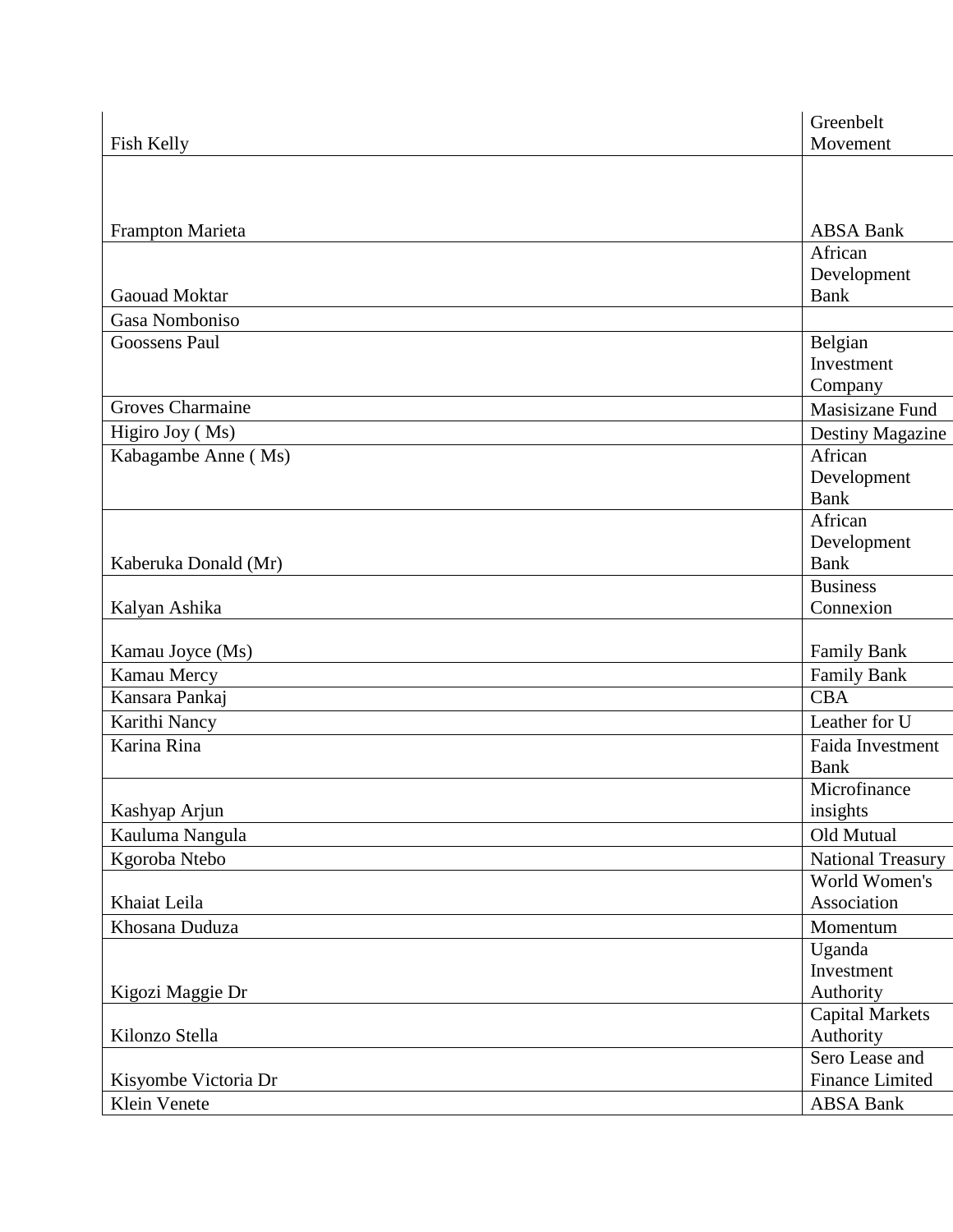|                        | Kenya Post Office        |
|------------------------|--------------------------|
| Koigi Nyambura         | <b>Savings Bank</b>      |
| Justine Chebii         |                          |
|                        | TV5 Monde                |
| Lepeut Denis           | Africa                   |
|                        |                          |
| Lunde Trine            | World Bank               |
|                        | Greenbelt                |
| Maathai Wangari Dr     | Movement                 |
|                        | Foundation for           |
|                        | Community                |
| Machel Graca (Mrs)     | Development              |
|                        |                          |
| Makanjee Maya (Ms)     | <b>Finmark Trust</b>     |
|                        | Development              |
|                        | <b>Bank of Southern</b>  |
| Maphike Mamatsabu      | Africa                   |
|                        | Women's                  |
|                        | Enterprise               |
|                        | Development              |
| McPherson Sharron (Ms) | Initiative               |
| Meunier Marianne       | Jeune Afrique            |
| Mohohlo Linah          | <b>Bank of Botswana</b>  |
|                        | African                  |
|                        | Development              |
| Mokaddem Leila         | <b>Bank</b>              |
|                        | South African            |
| Mokate Renosi (Dr)     | <b>Reserve Bank</b>      |
|                        | <b>African Venture</b>   |
|                        | Capital                  |
| Moremong Tsepidi       | Association              |
|                        |                          |
| Moussa Reki (Mrs)      | ASUSU Cigaba<br>National |
|                        |                          |
|                        | Agriculture              |
| Msimang Ntombi (Mrs)   | Marketing<br>Council     |
|                        |                          |
| Mshai Mwangolla        |                          |
|                        | Open Society             |
|                        | Initiative for           |
| Msimang Sisonke (Ms)   | Southern Africa          |
| Mtoba Futhi (Ms)       | Deloitte                 |
| Mudhune Susan          |                          |
|                        | First Africa EA          |
| Mugane Wanjiku         | Limited                  |
| Mugo Matu              | Central Bank of          |
|                        |                          |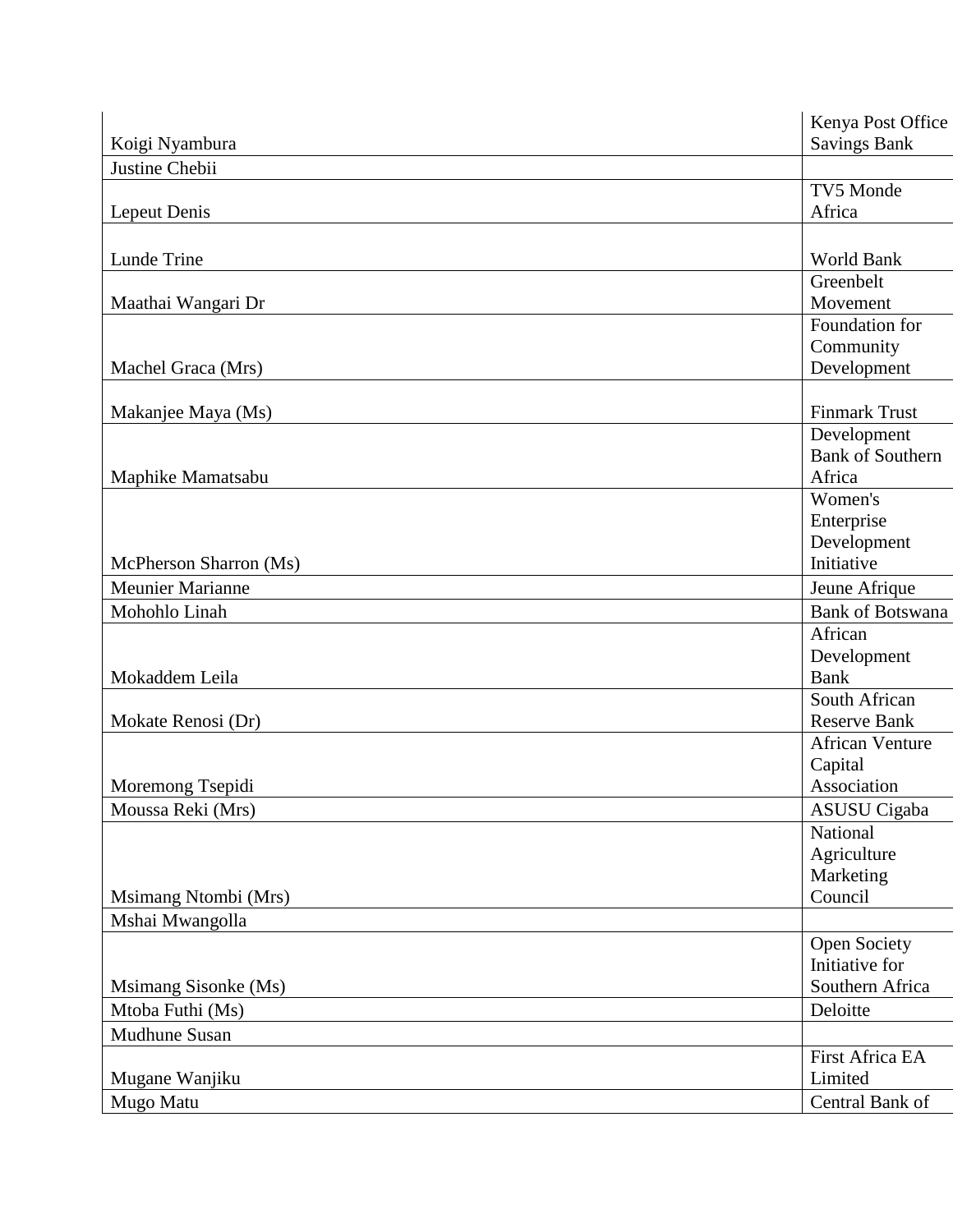| Travel With Flair<br>Mukoki Johanna<br>Women<br>Entrepreneurs<br>Association of the<br><b>DRC</b><br>Murangaza Jacqueline Bisimwa<br>Standard Bank of<br>South Africa<br>Murape Similo<br>Deloitte<br>Muraya Ann (Ms)<br>Kenyan Women's<br><b>Business</b><br>Muraya Eva (Ms)<br>Association<br>Open Society<br>Initiative for<br>Mureriwa Juliet<br>Southern Africa<br>Exim Bank<br>Mwambenja Sabetha (Mrs)<br>Tanzania |
|--------------------------------------------------------------------------------------------------------------------------------------------------------------------------------------------------------------------------------------------------------------------------------------------------------------------------------------------------------------------------------------------------------------------------|
|                                                                                                                                                                                                                                                                                                                                                                                                                          |
|                                                                                                                                                                                                                                                                                                                                                                                                                          |
|                                                                                                                                                                                                                                                                                                                                                                                                                          |
|                                                                                                                                                                                                                                                                                                                                                                                                                          |
|                                                                                                                                                                                                                                                                                                                                                                                                                          |
|                                                                                                                                                                                                                                                                                                                                                                                                                          |
|                                                                                                                                                                                                                                                                                                                                                                                                                          |
|                                                                                                                                                                                                                                                                                                                                                                                                                          |
|                                                                                                                                                                                                                                                                                                                                                                                                                          |
|                                                                                                                                                                                                                                                                                                                                                                                                                          |
|                                                                                                                                                                                                                                                                                                                                                                                                                          |
|                                                                                                                                                                                                                                                                                                                                                                                                                          |
|                                                                                                                                                                                                                                                                                                                                                                                                                          |
|                                                                                                                                                                                                                                                                                                                                                                                                                          |
|                                                                                                                                                                                                                                                                                                                                                                                                                          |
|                                                                                                                                                                                                                                                                                                                                                                                                                          |
|                                                                                                                                                                                                                                                                                                                                                                                                                          |
| <b>Equity Bank</b><br>Mwangi James (Mr)                                                                                                                                                                                                                                                                                                                                                                                  |
| Mwangi Shiru (Ms)<br>CIB                                                                                                                                                                                                                                                                                                                                                                                                 |
|                                                                                                                                                                                                                                                                                                                                                                                                                          |
| Safaricom<br>Mwangi-Thuo Betty                                                                                                                                                                                                                                                                                                                                                                                           |
| Raspberry Haven                                                                                                                                                                                                                                                                                                                                                                                                          |
| Mwinzi Hope (Ms)<br>Limited                                                                                                                                                                                                                                                                                                                                                                                              |
| Naidoo Evelyn<br><b>ABSA Bank</b>                                                                                                                                                                                                                                                                                                                                                                                        |
| Ass. African de                                                                                                                                                                                                                                                                                                                                                                                                          |
| credit rural et                                                                                                                                                                                                                                                                                                                                                                                                          |
| Nandazi Mbita Mary<br>Agricaole                                                                                                                                                                                                                                                                                                                                                                                          |
| PanAfrican Centre                                                                                                                                                                                                                                                                                                                                                                                                        |
| of Gender and                                                                                                                                                                                                                                                                                                                                                                                                            |
| Ndiaye Asna Fall<br>Development                                                                                                                                                                                                                                                                                                                                                                                          |
| $\overline{\text{Member of}}$ the                                                                                                                                                                                                                                                                                                                                                                                        |
| social and                                                                                                                                                                                                                                                                                                                                                                                                               |
| Ndiaye Marie Delphine<br>economic council                                                                                                                                                                                                                                                                                                                                                                                |
| Central Bank of                                                                                                                                                                                                                                                                                                                                                                                                          |
| Ndungu Njuguna (Mr)<br>Kenya                                                                                                                                                                                                                                                                                                                                                                                             |
| Gahaya Links<br>Ndunguste Joy (Ms)                                                                                                                                                                                                                                                                                                                                                                                       |
| PC International<br>Ngalle Elizabeth Nangah                                                                                                                                                                                                                                                                                                                                                                              |
|                                                                                                                                                                                                                                                                                                                                                                                                                          |
| Nicol-Houra Onike (Mrs)<br><b>AfDB</b>                                                                                                                                                                                                                                                                                                                                                                                   |
| New African                                                                                                                                                                                                                                                                                                                                                                                                              |
| Njeri Maryane<br>Woman                                                                                                                                                                                                                                                                                                                                                                                                   |
|                                                                                                                                                                                                                                                                                                                                                                                                                          |
| IDF pep Africa -<br>Njoroge Mary (Ms)                                                                                                                                                                                                                                                                                                                                                                                    |
| Ntombela Funeka (Ms)<br><b>Standard Bank</b>                                                                                                                                                                                                                                                                                                                                                                             |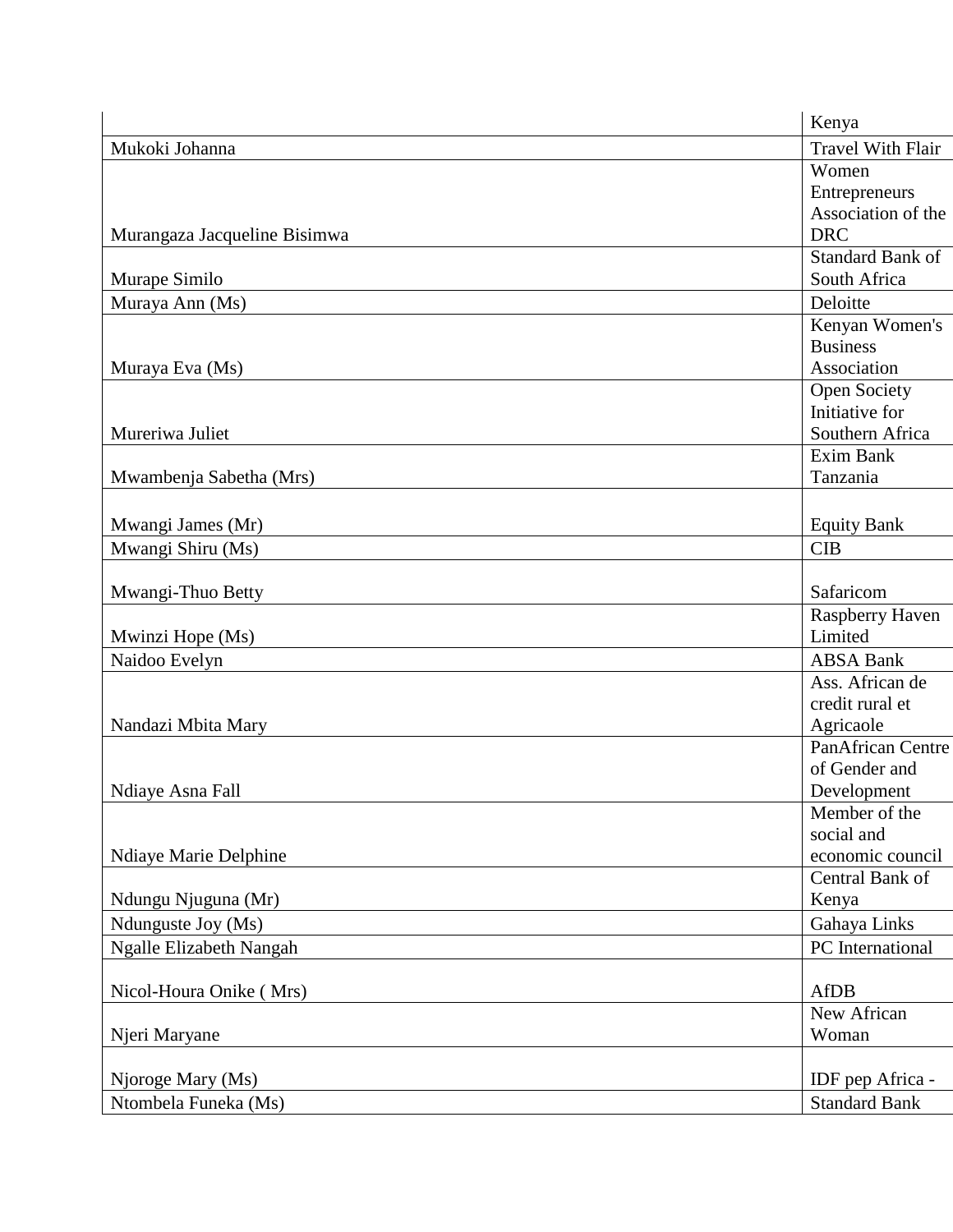| Nyandoro Pindie (Ms)          | <b>Standard Bank</b>     |
|-------------------------------|--------------------------|
| Nyang'aya Julie               | Deloitte                 |
| Nsanzabaganwa Monique         | Minister of Trade        |
|                               | Republic of              |
| Odinga Raila A                | Kenya                    |
|                               | African                  |
|                               | Agricultural             |
| Oketa Patrick                 | Capital                  |
|                               |                          |
|                               |                          |
|                               | Central Bank of          |
| Onyango Matilda               | Kenya                    |
|                               | Central Bank of          |
| Pere FPK                      | Kenya                    |
| <b>Phashe Prudence</b>        |                          |
|                               |                          |
| Phetla-Lekhethe Mmakgoshi     | <b>National Treasury</b> |
|                               | African                  |
|                               | Development              |
| <b>Pontet Penelope</b>        | <b>Bank</b>              |
|                               | TV5 Monde                |
| <b>Pruvot Stephane</b>        | Africa                   |
|                               | Tetla Financial          |
| Radinku Yvonne                | Solutions                |
| Ramphele Mamphela Dr          | Circle Capital           |
|                               | Group                    |
|                               | Africa Progress          |
| Rodriguez Caroline            | Panel                    |
| Samson Chacha                 |                          |
|                               | Africa Enterprise        |
| Scott Hugh (Mr)               | Challenge Fund           |
|                               |                          |
| Scott Jeannine (Ms)           | Africare                 |
| Sebotsa Sonja                 | <b>Identity Partners</b> |
|                               |                          |
|                               |                          |
| Sekitto Theopista Ntale (Mrs) | <b>DFCU</b>              |
|                               | Women in                 |
| Sella Lumbasi                 | Finance                  |
|                               | Office of the            |
| Situmbeko Rinniah             | <b>Auditor General</b>   |
| Sommet Philippe               |                          |
|                               | african network          |
| Soh Mirabelle (Mrs)           | for the support to       |
|                               |                          |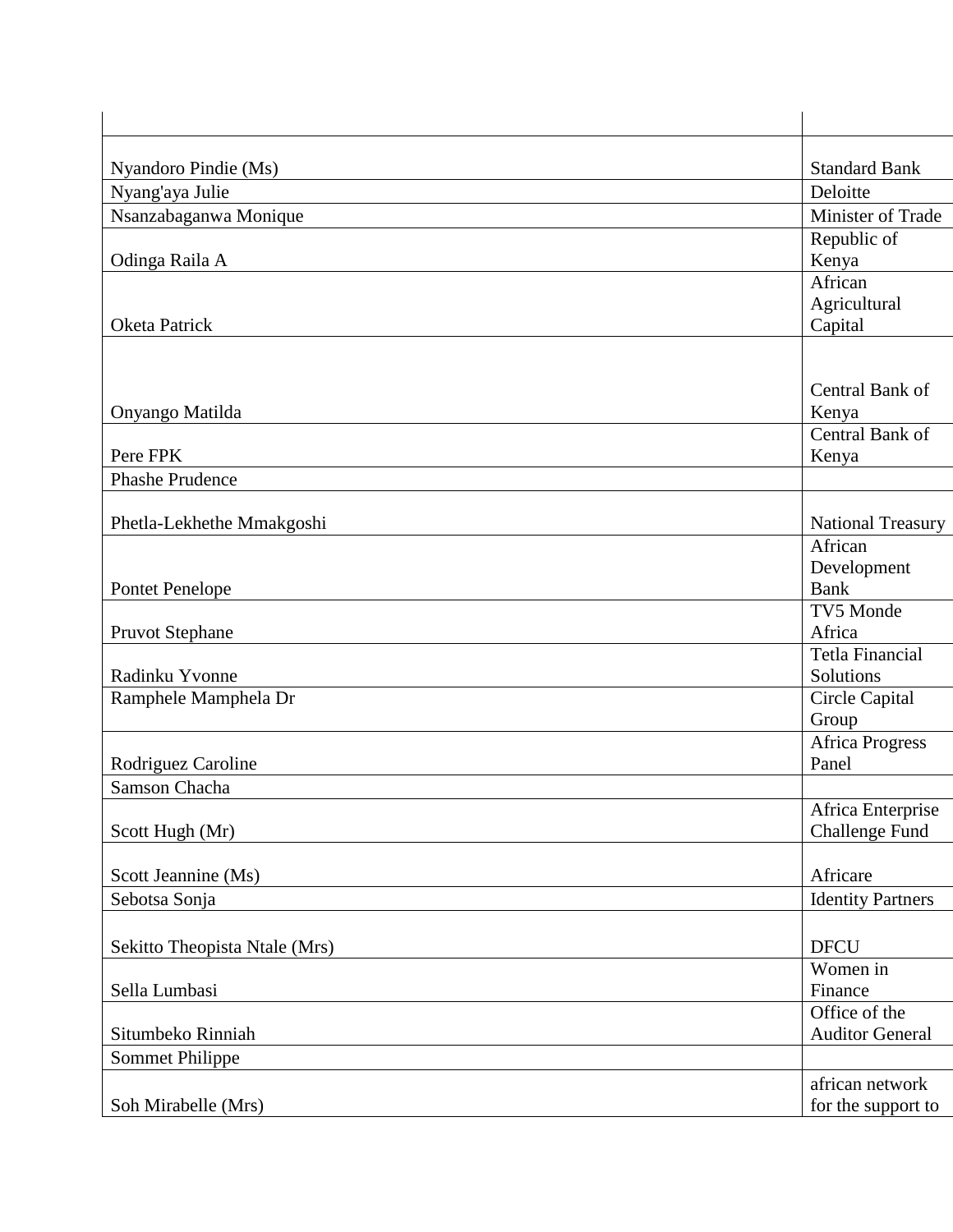|                                          | African<br>entrepreneurs         |  |
|------------------------------------------|----------------------------------|--|
|                                          |                                  |  |
|                                          |                                  |  |
|                                          |                                  |  |
| Schwettmann Jurgen                       | $_{\text{ILO}}$                  |  |
|                                          | Director, Gender                 |  |
| Tembo Emiliana (Mrs)                     | and social affaires              |  |
| Thompson Tina                            | <b>United Success</b>            |  |
|                                          | World Economic                   |  |
| Tweedie Katherine                        | Forum                            |  |
|                                          |                                  |  |
| Waititu Jemimah                          | Old Mutual                       |  |
| Wandira Speciosa (Ms)                    | <b>S'HE Foundation</b>           |  |
| Yitamben Gisele (Ms)                     | Association for                  |  |
|                                          | the Support of                   |  |
|                                          | Women                            |  |
|                                          | <b>Entrepreneurs</b>             |  |
| Zebo Sandra                              | Travelling with                  |  |
|                                          | Luisa Diogo                      |  |
|                                          | International                    |  |
| Youssoufou Zouera (Ms)                   | Finance                          |  |
|                                          | Corporation                      |  |
|                                          |                                  |  |
| Fourie Leila                             | Standard Bank of<br>South Africa |  |
|                                          | Group Executive                  |  |
| Tall Evelyne,                            | Director                         |  |
|                                          | Communication                    |  |
| Jaballah Douha                           | assistant                        |  |
| Holzbauer Christine                      | editor                           |  |
| protector of Graca Machel: Shaun Heerden |                                  |  |
|                                          | <b>Business Line</b>             |  |
| Dr. Khetsiwe Dlamini                     | Leader                           |  |
|                                          | identity partners                |  |
| Radebe polo                              | fund                             |  |
|                                          |                                  |  |
| Chami Ouasima                            | ${\rm GTZ}$ -                    |  |
| Makena Mwiti                             | <b>IFC</b>                       |  |
| Aida Kimemia.                            | $\rm IFC$                        |  |
| Jane Munene                              | cineartsafrika                   |  |
|                                          | CEO of the East                  |  |
|                                          | African                          |  |
| Mrs. Vivienne APOPO                      | development                      |  |